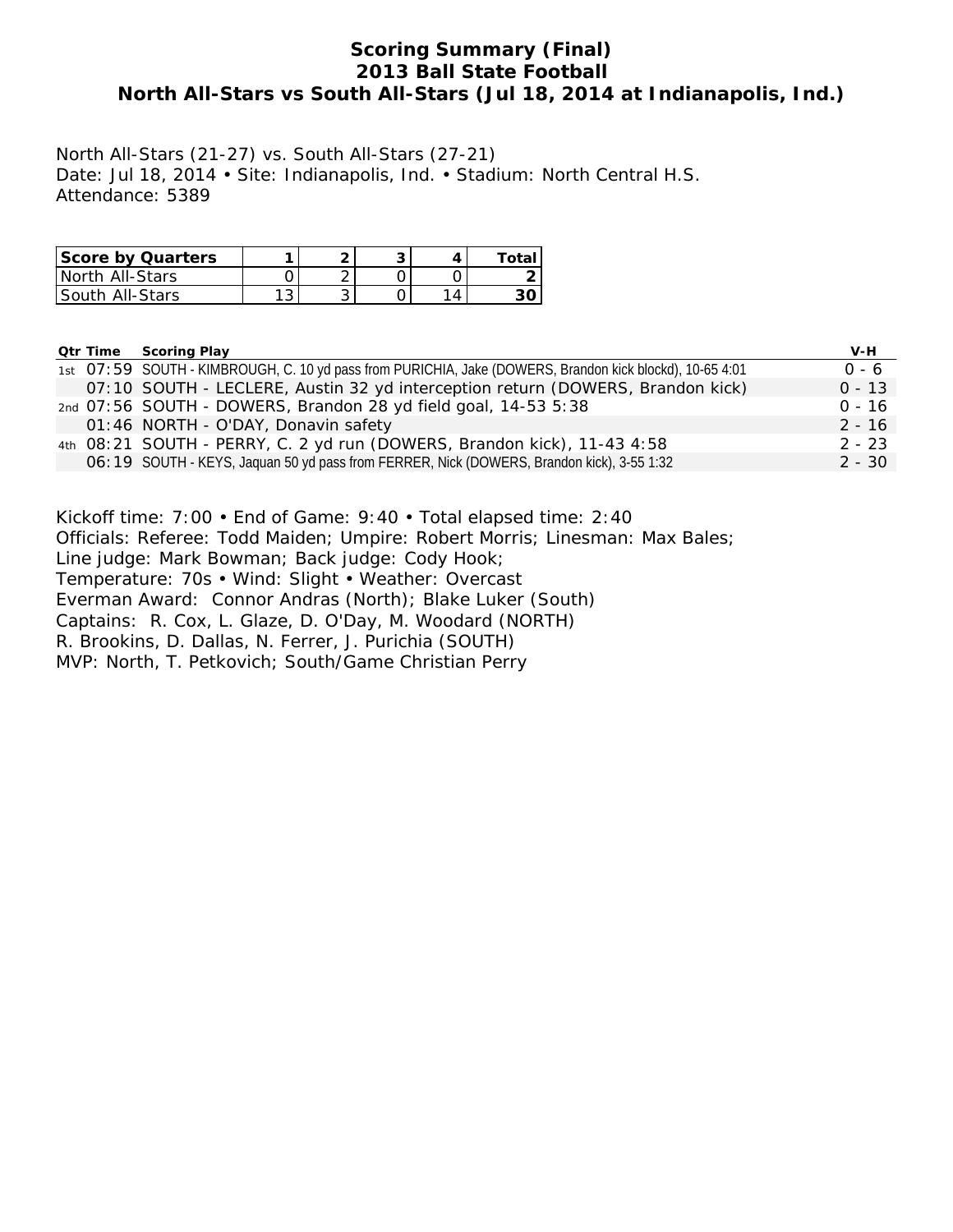# **Team Statistics (Final) 2013 Ball State Football North All-Stars vs South All-Stars (Jul 18, 2014 at Indianapolis, Ind.)**

|                                            | <b>NORTH</b>   | <b>SOUTH</b>   |
|--------------------------------------------|----------------|----------------|
| <b>FIRST DOWNS</b>                         | 6              | 20             |
| Rushing                                    | $\overline{4}$ | 12             |
| Passing                                    | 1              | 7              |
| Penalty                                    | $\mathbf{1}$   | $\mathbf{1}$   |
| <b>NET YARDS RUSHING</b>                   | 61             | 193            |
| <b>Rushing Attempts</b>                    | 23             | 52             |
| Average Per Rush                           | 2.7            | 3.7            |
| <b>Rushing Touchdowns</b>                  | $\mathbf 0$    | 1              |
| <b>Yards Gained Rushing</b>                | 88             | 231            |
| Yards Lost Rushing                         | 27             | 38             |
| <b>NET YARDS PASSING</b>                   | 26             | 193            |
| Completions-Attempts-Int                   | $6 - 20 - 2$   | $14 - 23 - 0$  |
| Average Per Attempt                        | 1.3            | 8.4            |
| Average Per Completion                     | 4.3            | 13.8           |
| Passing Touchdowns                         | 0              | 2              |
| <b>TOTAL OFFENSE YARDS</b>                 | 87             | 386            |
| Total offense plays                        | 43             | 75             |
| Average Gain Per Play                      | 2.0            | 5.1            |
| Fumbles: Number-Lost                       | $0-0$          | $1 - 1$        |
| Penalties: Number-Yards                    | $3 - 14$       | $7 - 115$      |
| PUNTS-YARDS                                | $8 - 275$      | 4-137          |
| Average Yards Per Punt                     | 34.4           | 34.2           |
| Net Yards Per Punt                         | 18.6           | 33.8           |
| Inside 20                                  | 2              | $\mathbf{1}$   |
| 50+ Yards                                  | 1              | 0              |
| <b>Touchbacks</b>                          | $\overline{O}$ | 0              |
| Fair catch                                 | $\overline{2}$ | $\overline{2}$ |
| KICKOFFS-YARDS                             | $1 - 25$       | $7 - 373$      |
| Average Yards Per Kickoff                  | 25.0           | 53.3           |
| Net Yards Per Kickoff                      | 25.0           | 33.0           |
| Touchbacks                                 | 0              | 2              |
| Punt returns: Number-Yards-TD              | $1 - 2 - 0$    | $3 - 126 - 0$  |
| Average Per Return                         | 2.0            | 42.0           |
| Kickoff returns: Number-Yds-TD             | $4 - 92 - 0$   | $0 - 0 - 0$    |
| Average Per Return                         | 23.0           | 0.0            |
| Interceptions: Number-Yds-TD               | $0 - 0 - 0$    | $2 - 70 - 1$   |
| Fumble Returns: Number-Yds-TD              | 0-0-0          | $0 - 0 - 0$    |
| Miscellaneous Yards                        | 0              | 0              |
| Possession Time                            | 18:38          | 29:22          |
| 1st Quarter                                | 4:50           | 7:10           |
| 2nd Quarter                                | 3:11           | 8:49           |
| 3rd Quarter                                | 8:26           | 3:34           |
| 4th Quarter                                | 2:11           | 9:49           |
| <b>Third-Down Conversions</b>              | $0$ of 9       | 8 of 15        |
| Fourth-Down Conversions                    | $0$ of $2$     | 1 of 1         |
| Red-Zone Scores-Chances                    | $0 - 0$        | $3 - 3$        |
| Touchdowns                                 | $0 - 0$        | $2 - 3$        |
|                                            | $O-O$          | $1 - 3$        |
| Field goals                                |                |                |
| Sacks By: Number-Yards<br><b>PAT Kicks</b> | 1-10           | 1-8<br>$3 - 4$ |
|                                            | $O-O$          |                |
| <b>Field Goals</b>                         | $0-0$          | $1 - 2$        |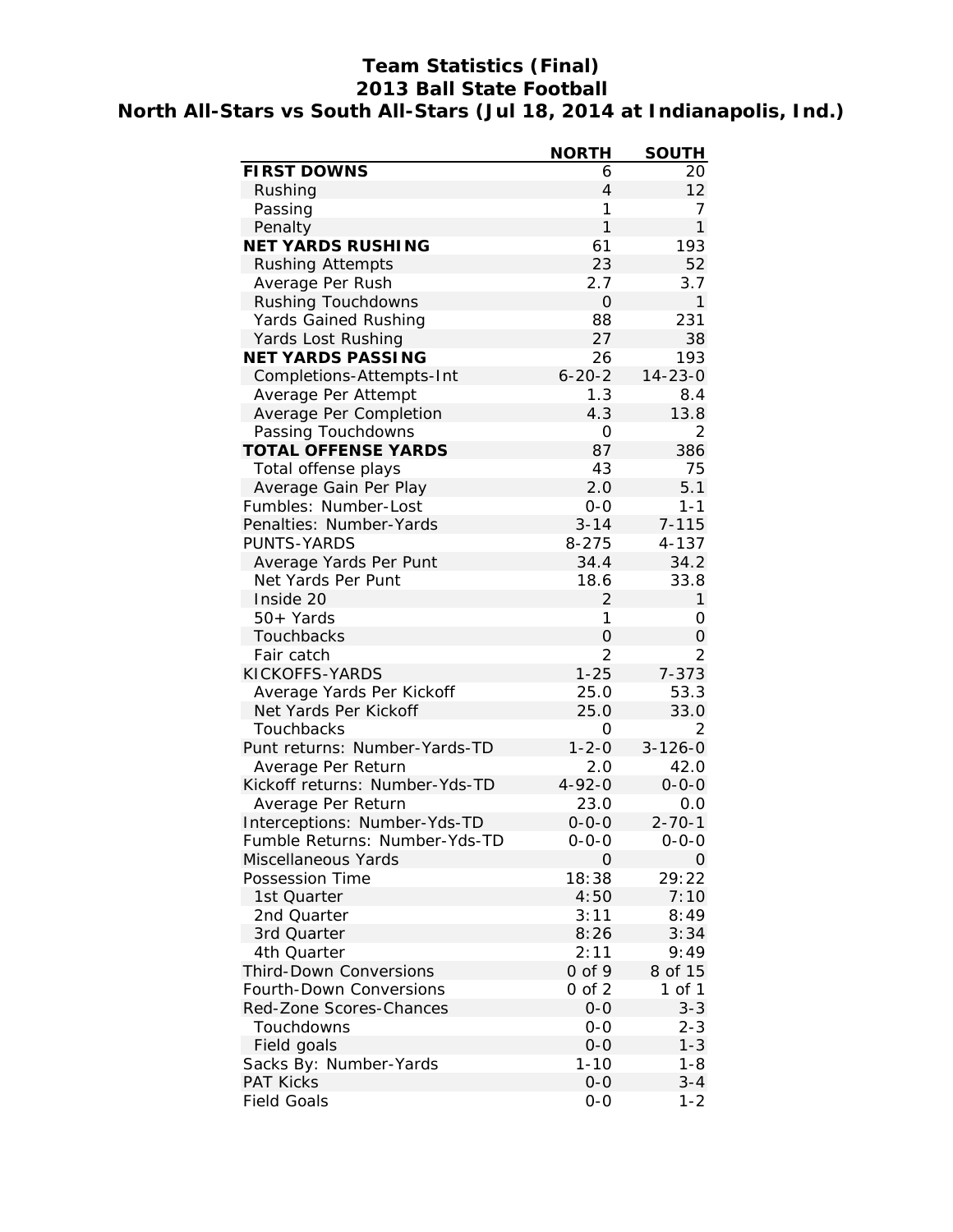# **Individual Statistics (Final) 2013 Ball State Football North All-Stars vs South All-Stars (Jul 18, 2014 at Indianapolis, Ind.)**

| <b>Rushing</b>     |                | No. Gain Loss Net TD             |              |                |                   |                | Lg Avg                   | Rushing                |                | No. Gain Loss             |             | Net TD          |              | Lg                |
|--------------------|----------------|----------------------------------|--------------|----------------|-------------------|----------------|--------------------------|------------------------|----------------|---------------------------|-------------|-----------------|--------------|-------------------|
| MIRELES, Sammy     | 6              | 28                               | 4            | 24             | 0                 | 23             | 4.0                      | PERRY, C.              | 24             | 132                       | 1           | 131             | 1            | 17                |
| WOODARD, M.        | 3              | 18                               | 7            | 11             | 0                 | 12             | 3.7                      | PAYTON, Tuwan          | 13             | 67                        | 8           | 59              | 0            | 13                |
| CARROLL, C.        | 6              | $12 \overline{ }$                | 3            | 9              | 0                 | 5              | 1.5                      | SANDERS, Taylor        | 9              | 20                        | 14          | 6               | 0            | $\overline{7}$    |
| OSKAM, Mitch       | 1              | 8                                | 0            | 8              | 0                 | 8              | 8.0                      | PURICHIA, Jake         | $\overline{4}$ | 12                        | 10          | $\overline{2}$  | $\mathbf{O}$ | $\overline{7}$    |
| HOOKER, Austin     | 5              | 16                               | 10           | 6              | 0                 | 8              | 1.2                      | FERRER, Nick           | 2              | 0                         | 5           | $-5$            | 0            | 0                 |
| PRESTON, Ty        | $\overline{2}$ | 6                                | 3            | 3              | 0                 | 6              | 1.5                      | Totals                 | 52             | 231                       | 38          | 193             | 1            | 17                |
| Totals             | 23             | 88                               | 27           | 61             | $\mathbf{O}$      | 23             | 2.7                      |                        |                |                           |             |                 |              |                   |
| Passing            |                | $C - A - I$                      |              |                | Yds TD Long Sack  |                |                          | Passing                |                | $C-A-I$                   |             | Yds TD Long     |              |                   |
| PRESTON, Ty        |                | $4 - 12 - 1$                     | 29           | 0              |                   | 12             | 0                        | FERRER, Nick           |                | $7 - 12 - 0$              | 108         | 1               |              | 50                |
| HOOKER, Austin     |                | $2 - 8 - 1$                      | $-3$         | 0              |                   | 0              | 1                        | PURICHIA, Jake         |                | $7 - 11 - 0$              | 85          | 1               |              | 21                |
| Totals             |                | $6 - 20 - 2$                     | 26           | $\Omega$       |                   | 12             | 1                        | Totals                 |                | $14 - 23 - 0$             | 193         | $\mathfrak{D}$  |              | 50                |
| Receiving          |                | No. Yards                        | TD           |                | Long              |                |                          | Receiving              |                | No. Yards                 |             | TD              | Long         |                   |
| MIRELES, Sammy     | 2              |                                  | 7            | O              | 8                 |                |                          | KIMBROUGH, C.          | 4              | 42                        |             | 1               | 21           |                   |
| BOKUN, Nick        | 1              | 12                               |              | 0              | 12                |                |                          | KINNAMAN, Jake         | 4              | 38                        |             | 0               | 17           |                   |
| BARRETT, T.        | 1              |                                  | 6            | 0              | 6                 |                |                          | KEYS, Jaquan           | 2              | 60                        |             | $\mathbf{1}$    | 50           |                   |
| DENO, Nate         | 1              |                                  | 3            | 0              | 3                 |                |                          | WROBLEWSKI, T.         | $\overline{2}$ | 26                        |             | 0               | 17           |                   |
| CARROLL, C.        | 1              | $-2$                             |              | 0              | 0                 |                |                          | SANDERS, Taylor        | 1              | 19                        |             | 0               | 19           |                   |
| Totals             | 6              | 26                               |              | $\mathbf{O}$   | $\overline{12}$   |                |                          | GEGNER, Zach           | 1              |                           | 8           | 0               | 8            |                   |
|                    |                |                                  |              |                |                   |                |                          | Totals                 | 14             | 193                       |             | $\overline{2}$  | 50           |                   |
| Punting            | No.            | Yds                              |              |                | Avg Long In20     |                | TВ                       | Punting                | No.            | Yds                       |             | Avg Long In2    |              |                   |
| WALTON, K.J.       | 8              | 275                              | 34.4         |                | 58                | 2              | 0                        | LECLERE, Austin        | 4              | 137                       | 34.2        |                 | 41           |                   |
| Totals             | 8              | 275                              | 34.4         |                | 58                | $\overline{2}$ | $\Omega$                 | Totals                 | $\overline{4}$ | 137                       | 34.2        |                 | 41           |                   |
|                    |                |                                  |              |                |                   |                |                          |                        |                |                           |             |                 |              |                   |
|                    |                | Punt                             |              | <b>Kickoff</b> |                   |                | Intercept                |                        |                | Punt                      |             | <b>Kickoff</b>  |              | <b>Inte</b>       |
| <b>Returns</b>     |                | No Yds Lg No Yds Lg No Yds       |              |                |                   |                | Lg                       | <b>Returns</b>         |                | No Yds Lg No Yds Lg No Yo |             |                 |              |                   |
| COOK, Nick         | 1              | 2<br>2                           | 0            | 0              | $\mathbf 0$<br>0  |                | 0<br>0                   | <b>BROOKINS, Ricky</b> | 2 106          | 86                        | 0           | 0               | $\Omega$     | 0                 |
| CARROLL, C.        | 0              | $\mathsf O$<br>$\mathbf{O}$      | $\mathbf{1}$ | 38             | 38<br>$\mathbf 0$ |                | 0<br>0                   | GILBERT, S.            | $\mathbf{1}$   | 20<br>20 <sup>1</sup>     | 0           | 0               | $\Omega$     | 0                 |
| MORGAN, Daigien    | 0              | $\mathbf 0$<br>$\mathbf{O}$      | 2            | 29             | 20<br>$\Omega$    |                | $\Omega$<br>0            | ALLEN, Tony            | 0              | $\mathbf 0$<br>Οl         | $\Omega$    | 0               | $\Omega$     | ă<br>$\mathbf{1}$ |
| MIRELES, Sammy     | 0              | 0<br>0                           | 1            | 25             | 25<br>0           |                | $\mathsf{O}\xspace$<br>0 | LECLERE, Austin        | 0              | 0<br>$\Omega$             | 0           | 0               | 0            | 1                 |
| Totals             | 1              | $\overline{2}$<br>$\overline{2}$ | 4            | 92             | 38<br>$\mathbf 0$ |                | $\Omega$<br>0            | Totals                 | 3 1 2 6        | 86                        | $\mathbf 0$ | $\mathbf{O}$    | 0            | $\overline{2}$    |
|                    |                |                                  |              |                |                   |                |                          |                        |                |                           |             |                 |              |                   |
| Field goals        | Qtr            | Time                             | <b>Dist</b>  |                | Result            |                |                          | Field goals            |                | Qtr Time                  | Dist        |                 |              | <b>Result</b>     |
|                    |                |                                  |              |                |                   |                |                          | DOWERS, Brandon 2nd    |                | 07:56                     |             | 28 yards        | Good         |                   |
|                    |                |                                  |              |                |                   |                |                          | DOWERS, Brandon 3rd    |                | 08:49                     |             | 46 yards Missed |              |                   |
| <b>Kickoffs</b>    |                | No. Yards                        | Avg          |                | ΤВ                | OВ             |                          | <b>Kickoffs</b>        |                | No. Yards                 |             | Avg             | TB.          | ΟI                |
| JOHNSON, Riley     | 1              | 25                               | 25.0         |                | $\Omega$          |                |                          | DOWERS, Brandon        | 6              | 328                       |             | 54.7            | 2            |                   |
|                    |                |                                  |              |                |                   |                |                          | LECLERE, Austin        | 1              | 45                        |             | 45.0            | $\Omega$     |                   |
| All-purpose        |                | <b>Run Rcv</b>                   | KR           | <b>PR</b>      | IR.               |                | <u>Total</u>             | All-purpose            |                | Run Rcv                   | KR          | <b>PR</b>       |              | IR.               |
| MIRELES, Sammy     | 24             | $\overline{7}$                   | 25           | 0              | 0                 |                | 56                       | PERRY, C.              | 131            | 0                         | 0           | $\Omega$        |              | 0                 |
| CARROLL, C.        | 9              | $-2$                             | 38           | 0              | 0                 |                | 45                       | BROOKINS, Ricky        | 0              | 0                         | 0           | 106             |              | 0                 |
| MORGAN, Daigien    | 0              | $\mathbf{O}$                     | 29           | $\Omega$       | $\mathbf{O}$      |                | 29                       | KEYS, Jaquan           | 0              | 60                        | $\Omega$    | $\mathbf 0$     |              | 0                 |
| <b>BOKUN, Nick</b> | $\Omega$       | 12                               | O            | $\Omega$       | $\Omega$          |                | 12                       | PAYTON, Tuwan          | 59             | $\Omega$                  | 0           | $\Omega$        |              | $\Omega$          |

# **North All-Stars South All-Stars**

|          | Rushing                |                | No. Gain Loss |             | Net            | TD                   | Lg Avg         |                |
|----------|------------------------|----------------|---------------|-------------|----------------|----------------------|----------------|----------------|
|          | PERRY, C.              | 24             | 132           | 1           | 131            | 1                    | 17             | 5.5            |
|          | PAYTON, Tuwan          | 13             | 67            | 8           | 59             | 0                    | 13             | 4.5            |
|          | SANDERS, Taylor        | 9              | 20            | 14          | 6              | 0                    | $\overline{7}$ | 0.7            |
|          | PURICHIA, Jake         | 4              | 12            | 10          | $\overline{c}$ | 0                    | 7              | 0.5            |
|          | FERRER, Nick           | $\overline{c}$ | 0             | 5           | -5             | 0                    | 0              | $-2.5$         |
|          | Totals                 | 52             | 231           | 38          | 193            | 1                    | 17             | 3.7            |
|          |                        |                |               |             |                |                      |                |                |
|          | Passing                |                | C-A-I         | Yds         |                | TD Long              | <b>Sack</b>    |                |
|          | FERRER, Nick           |                | $7 - 12 - 0$  | 108         | 1              | 50                   |                | 0              |
|          | PURICHIA, Jake         |                | $7 - 11 - 0$  | 85          | 1              | 21                   |                | $\overline{1}$ |
|          | Totals                 |                | $14 - 23 - 0$ | 193         | $\overline{2}$ | 50                   |                | 1              |
|          | Receiving              | No.            | Yards         |             | TD             | Long                 |                |                |
|          | KIMBROUGH, C.          | 4              |               | 42          | 1              | 21                   |                |                |
|          | KINNAMAN, Jake         | 4              |               | 38          | 0              | 17                   |                |                |
|          | KEYS, Jaquan           | 2              |               | 60          | 1              | 50                   |                |                |
|          | WROBLEWSKI, T.         | $\overline{2}$ |               | 26          | 0              | 17                   |                |                |
|          | SANDERS, Taylor        | 1              |               | 19          | 0              | 19                   |                |                |
|          | GEGNER, Zach           | 1              |               | 8           | 0              | 8                    |                |                |
|          | Totals                 | 14             | 193           |             | $\mathfrak{D}$ | 50                   |                |                |
|          |                        |                |               |             |                |                      |                |                |
| 3<br>コース | <b>Punting</b>         | No.            | Yds           |             | Avg Long In20  |                      |                | ΤВ             |
|          | LECLERE, Austin        | 4              | 137           | 34.2        |                | 41                   | 1              | 0              |
|          | Totals                 | 4              | 137           | 34.2        |                | 41                   | 1              | O              |
|          |                        |                | Punt          |             | <b>Kickoff</b> |                      | Intercept      |                |
|          | <b>Returns</b>         | No Yds         |               | Lg No Yds   |                | Lg No Yds            |                | <b>Lg</b>      |
|          | <b>BROOKINS, Ricky</b> | 2 106          | 86            | 0           | 0              | 0<br>0               | 0              | 0              |
|          | GILBERT, S.            | 1              | 20<br>20l     | 0           | 0              | 01<br>0              | 0              | 0              |
|          | ALLEN, Tony            | 0              | 0<br>0        | 0           | 0              | 1<br>0               | 38             | 38             |
|          | LECLERE, Austin        | 0              | 0<br>0        | 0           | 0              | 1<br>0               | 32             | 32             |
|          | Totals                 | 3 1 2 6        | 86            | 0           | 0              | $\overline{2}$<br> 0 | 70             | 38             |
|          | <b>Field goals</b>     | Qtr            | Time          | <b>Dist</b> |                | <b>Result</b>        |                |                |
|          | DOWERS, Brandon 2nd    |                | 07:56         |             | 28 yards Good  |                      |                |                |
|          | DOWERS, Brandon 3rd    |                | 08:49         |             | 46 yards       | Missed               |                |                |
|          | <b>Kickoffs</b>        |                | No. Yards     |             | Avg            | ΤВ                   | OВ             |                |
|          | DOWERS, Brandon        | 6              | 328           |             | 54.7           | $\overline{2}$       | 0              |                |
|          | LECLERE, Austin        | 1              | 45            |             | 45.0           | 0                    | U              |                |
|          | <b>All-purpose</b>     | Run            | Rcv           | KR          | <b>PR</b>      | IR.                  | Total          |                |
|          | PERRY, C.              | 131            | 0             | 0           | 0              | 0                    |                | 131            |
|          | <b>BROOKINS, Ricky</b> | 0              | 0             | 0           | 106            | 0                    |                | 106            |
|          | KEYS, Jaquan           | 0              | 60            | 0           | 0              | 0                    |                | 60             |
|          | PAYTON, Tuwan          | 59             | 0             | 0           | 0              | 0                    |                | 59             |
|          |                        |                |               |             |                |                      |                |                |

FUMBLES: North All-Stars-None. South All-Stars-PAYTON, Tuwan 1-1.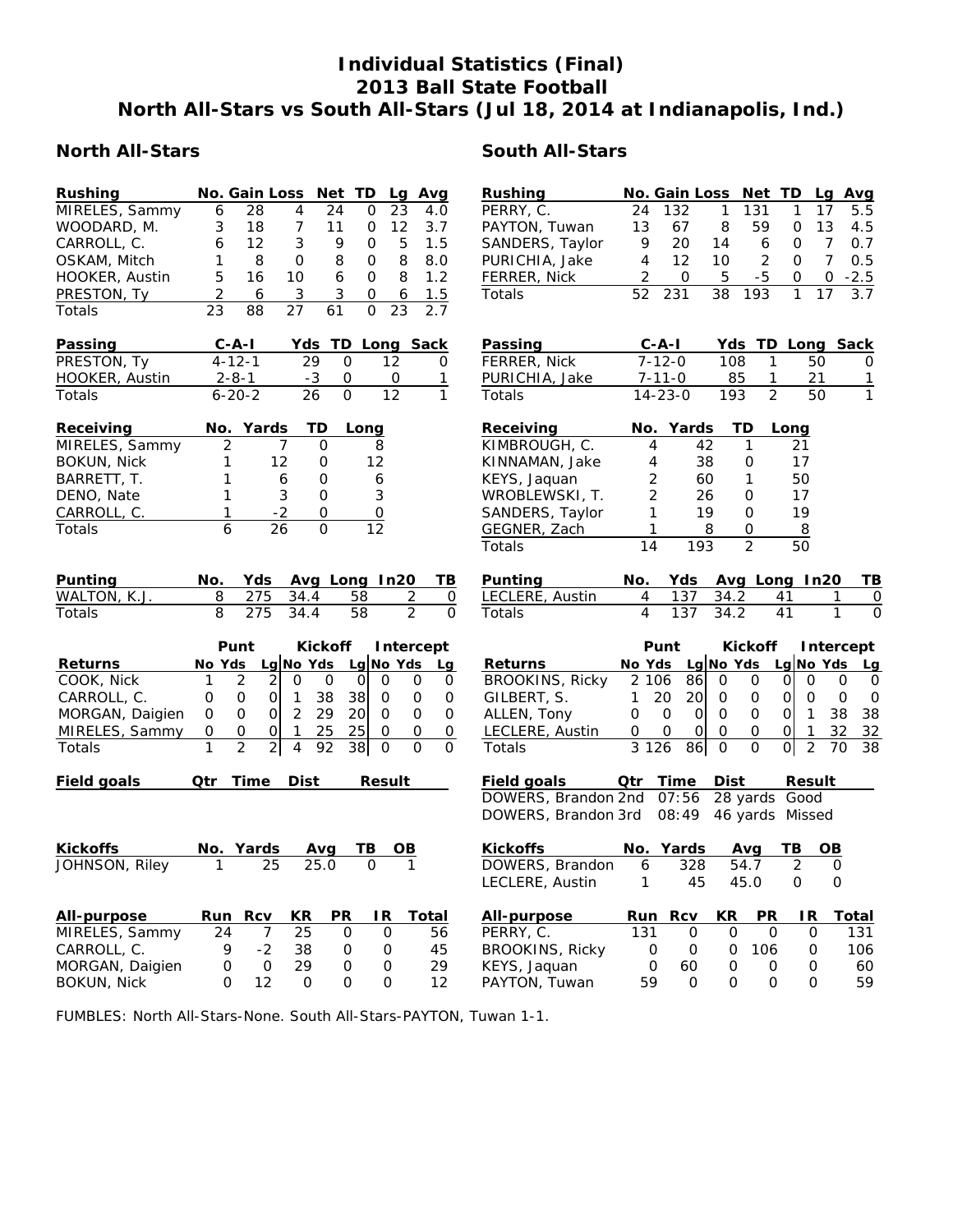# **Defensive Statistics (Final) 2013 Ball State Football North All-Stars vs South All-Stars (Jul 18, 2014 at Indianapolis, Ind.)**

|   | # North All-Stars                     | Solo                 |                      |                      | Ast Total Sacks-Yds                     | <b>TFL-Yds</b>              |                              | FF FR-Yds                | Int-Yds BrUp Blks QBH    |                           |                          |                |
|---|---------------------------------------|----------------------|----------------------|----------------------|-----------------------------------------|-----------------------------|------------------------------|--------------------------|--------------------------|---------------------------|--------------------------|----------------|
|   | 97 O'DAY, Donavin                     | 6                    | 3                    | 9                    |                                         | $2.0 - 10$                  |                              |                          |                          |                           | 1                        |                |
|   | 33 KATSCHKE, Tyler                    | $\overline{4}$       | $\overline{4}$       | 8                    |                                         | $1.5 - 7$                   |                              |                          |                          |                           |                          |                |
|   | 41 PERIGINI, Tony                     | 2                    | 6                    | 8                    |                                         |                             | $\overline{\phantom{a}}$     |                          |                          | $\overline{a}$            |                          |                |
|   | 47 FURNIVALL, Gabe                    | $\overline{4}$       | 3                    | 7                    |                                         |                             |                              |                          |                          |                           |                          |                |
|   | 45 ANDRAS, Connor                     | $\overline{2}$       | 5                    | $\overline{7}$       | $\overline{\phantom{a}}$                | $1.5 - 4$                   | $\qquad \qquad \blacksquare$ | $\overline{\phantom{m}}$ | $\overline{\phantom{a}}$ | 1                         | $\overline{\phantom{m}}$ |                |
|   | 49 HANCOCK, Aaron                     | 1                    | 6                    | $\overline{7}$       |                                         |                             |                              |                          |                          |                           |                          |                |
|   | 95 PETKOVICH, T.                      | 4                    | 0                    | 4                    | $1.0 - 10$                              | $3.0 - 15$                  |                              |                          |                          |                           |                          |                |
|   | 37 BLUNCK, Seth                       | 1                    | 3                    | 4                    |                                         |                             |                              |                          |                          |                           |                          |                |
|   | 99 COX, Raqib                         | 1                    | 3                    | $\overline{4}$       | $\blacksquare$                          | $0.5 - 1$                   |                              |                          | ÷,                       | $\blacksquare$            |                          |                |
|   | 91 HANDS, Tyler                       | $\Omega$             | $\overline{4}$       | $\overline{4}$       |                                         |                             |                              |                          |                          |                           |                          |                |
| 5 | COOK, Nick                            | 1                    | $\overline{2}$       | 3                    | $\blacksquare$                          | ÷.                          | $\overline{\phantom{a}}$     | $\overline{a}$           | $\overline{a}$           | $\blacksquare$            | $\blacksquare$           | $\blacksquare$ |
|   | 61 STANLEY, Darius                    | 0                    | $\mathfrak{Z}$       | 3                    |                                         | $0.5 - 1$                   |                              |                          |                          |                           |                          |                |
|   | 67 HEMMELGARN, E.                     | 0                    | 3                    | 3                    |                                         |                             | $\overline{\phantom{a}}$     |                          |                          | $\overline{a}$            | $\overline{\phantom{0}}$ |                |
|   | 31 MORGAN, Daigien                    | $\mathbf 0$          | $\mathfrak{Z}$       | 3                    |                                         |                             |                              |                          |                          |                           |                          |                |
| 3 | BARGA, Bracken                        | 1                    | 1                    | $\overline{2}$       | $\overline{\phantom{a}}$                | $\overline{a}$              | L,                           |                          | Ξ                        | $\overline{\phantom{0}}$  | $\blacksquare$           |                |
|   | 43 BRUMBAUGH, T.                      | 1                    | $\mathbf{1}$         | $\overline{2}$       |                                         | $1.0 - 2$                   |                              |                          |                          |                           |                          |                |
|   | 39 SHAW, Patrick                      | 1                    | 1                    | $\overline{2}$       |                                         |                             |                              |                          |                          |                           |                          |                |
|   | 53 STONE, Brandon                     | 1                    | $\mathbf{1}$         | $\overline{2}$       |                                         |                             |                              |                          |                          |                           |                          |                |
|   | 93 McQUEEN, Mike                      | 0                    | $\overline{2}$       | $\overline{a}$       | $\overline{a}$                          |                             |                              |                          |                          | $\overline{\phantom{a}}$  | $\overline{\phantom{a}}$ |                |
|   | T TEAM                                | $\mathbf{1}$         | $\overline{O}$       | $\mathbf{1}$         | $\blacksquare$                          |                             | $\overline{a}$               | $1 - 0$                  |                          |                           |                          |                |
|   | 15 WOODARD, M.                        | 1                    | $\mathbf 0$          | 1                    | $\blacksquare$                          | ÷,                          | $\overline{a}$               | $\overline{\phantom{a}}$ | $\overline{a}$           | $\blacksquare$            | $\overline{a}$           |                |
|   | 35 OSKAM, Mitch                       | $\mathbf{1}$         | $\mathbf 0$          | 1                    |                                         |                             |                              |                          |                          |                           |                          |                |
|   | Totals                                | 33                   | 54                   | 87                   | $1.0 - 10$                              | $10.0 - 40$                 | $\overline{O}$               | $1 - 0$                  | $0 - 0$                  | $\mathbf{1}$              | 1                        | $\overline{O}$ |
|   |                                       |                      |                      |                      |                                         |                             |                              |                          |                          |                           |                          |                |
|   | # South All-Stars                     | Solo<br>4            |                      |                      | <b>Ast Total Sacks-Yds</b><br>$1.0 - 8$ | <b>TFL-Yds</b><br>$2.0 - 9$ |                              | FF FR-Yds                | Int-Yds BrUp Blks QBH    |                           |                          |                |
|   | 50 MAY, Jordan<br>40 GILBERT, S.      | 3                    | 1<br>$\mathbf{1}$    | 5<br>4               |                                         |                             |                              |                          |                          |                           |                          |                |
|   |                                       |                      |                      |                      |                                         |                             |                              |                          |                          |                           |                          |                |
|   | 52 COSLETT, Kelsey<br>42 WILLIAMS, A. | 2                    |                      |                      |                                         |                             |                              |                          |                          |                           |                          |                |
|   |                                       |                      | $\overline{2}$       | 4                    |                                         |                             |                              |                          |                          | L,                        |                          |                |
|   |                                       | $\overline{2}$       | $\overline{2}$       | $\overline{4}$       |                                         | $1.0 - 2$                   |                              |                          |                          |                           |                          |                |
|   | 38 STOELTING, W.                      | $\overline{c}$       | 1                    | 3                    | $\blacksquare$                          | $1.0 - 3$                   |                              |                          |                          |                           |                          |                |
|   | 30 FORLER, Dallas                     | 1                    | $\overline{2}$       | 3                    |                                         | $0.5 - 1$                   |                              |                          |                          |                           |                          |                |
|   | 92 BLANTON, T.                        | 1                    | 2                    | 3                    | $\blacksquare$                          | $1.0 - 1$                   | $\blacksquare$               |                          | Ξ                        | $\overline{\phantom{0}}$  | $\blacksquare$           |                |
|   | 60 COOPER, L.                         | $\mathbf 0$          | $\overline{3}$       | 3                    |                                         |                             |                              |                          |                          |                           |                          |                |
|   | 36 THIENEMAN, Jake                    | $\overline{c}$       | 0                    | $\overline{2}$       | $\blacksquare$                          | $\equiv$                    | $\overline{\phantom{a}}$     | $\blacksquare$           | $\overline{\phantom{a}}$ | $\overline{\phantom{a}}$  | $\overline{\phantom{a}}$ |                |
|   | 96 JONES, James                       | 1                    | $\mathbf{1}$         | $\overline{2}$       |                                         | $1.0 - 2$                   |                              |                          |                          |                           |                          |                |
|   | 46 MICHEL, Aidan                      | 1                    | 1                    | $\overline{2}$       |                                         |                             | $\overline{\phantom{a}}$     |                          |                          |                           |                          |                |
|   | 10 LECLERE, Austin                    | $\Omega$             | $\overline{2}$       | $\overline{2}$       |                                         |                             |                              |                          | $1 - 32$                 |                           |                          |                |
|   | 34 KIMACK, Alex                       | 1                    | 0                    | 1                    | $\blacksquare$                          | $\overline{a}$              | $\overline{\phantom{a}}$     | $\blacksquare$           | ÷,                       | $\overline{\phantom{a}}$  | $\overline{\phantom{a}}$ |                |
|   | 94 DALLAS, Dillon                     | $\mathbf{1}$         | $\mathbf 0$          | $\mathbf{1}$         |                                         | $1.0 - 2$                   |                              |                          |                          |                           |                          |                |
|   | 56 DILLON, Stu                        | 1                    | $\mathbf 0$          | 1                    | $\blacksquare$                          | $1.0 - 2$                   | $\qquad \qquad \Box$         | $\sim$                   | $\overline{a}$           | $\overline{a}$            |                          |                |
|   | 20 ALLEN, Tony                        | $\Omega$             | $\mathbf{1}$         | 1                    |                                         | $0.5 - 1$                   |                              |                          | $1 - 38$                 |                           |                          |                |
|   | 44 MAINES, Nick<br>Totals             | 0<br>$\overline{22}$ | 1<br>$\overline{20}$ | 1<br>$\overline{42}$ | $1.0 - 8$                               | $9.0 - 23$                  | $\overline{0}$               | $0 - 0$                  | $2 - 70$                 | $\overline{\overline{o}}$ | $\overline{0}$           | $\overline{0}$ |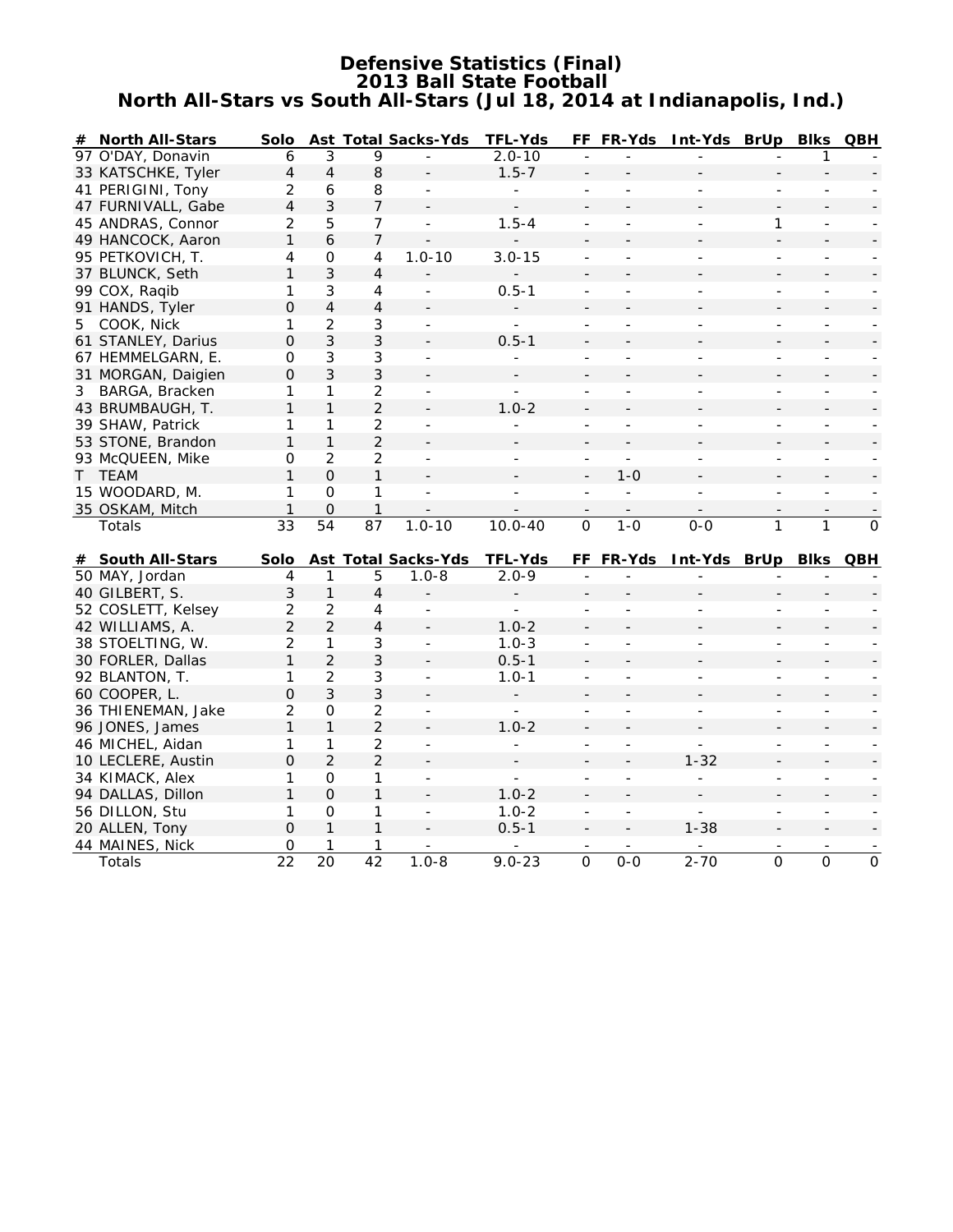# **Play-by-Play Summary (1st quarter) North All-Stars vs South All-Stars (Jul 18, 2014 at Indianapolis, Ind.)**

| 1-10 North 40                                          | NORTH ball on NORTH40.                                                                                                                                                         |                |
|--------------------------------------------------------|--------------------------------------------------------------------------------------------------------------------------------------------------------------------------------|----------------|
|                                                        | North wins the toss, and will differ. South elects to receive.<br>17-JOHNSON, Riley kickoff 25 yards to the SOUTH35, out-of-bounds, SOUTH ball on SOUTH35.                     |                |
| 1-10 South 35                                          | 32-PERRY, C. rush for 4 yards to the SOUTH39 (99-COX, Raqib).                                                                                                                  |                |
| 2-6 South 39<br>1-10 South 47                          | 32-PERRY, C. rush for 8 yards to the SOUTH47, 1ST DOWN SOUTH (5-COOK, Nick).<br>32-PERRY, C. rush for 8 yards to the NORTH45 (41-PERIGINI, Tony; 97-O'DAY, Donavin).           | R <sub>1</sub> |
| 2-2 North 45                                           | 32-PERRY, C. rush for 17 yards to the NORTH28, 1ST DOWN SOUTH (97-O'DAY, Donavin).                                                                                             | R <sub>2</sub> |
| 1-10 North 28<br>2-10 North 28                         | 32-PERRY, C. rush for no gain to the NORTH28 (33-KATSCHKE, Tyler; 49-HANCOCK, Aaron).<br>2-PURICHIA, Jake pass complete to 18-WROBLEWSKI, T. for 9 yards to the NORTH19        |                |
|                                                        | (41-PERIGINI, Tony).                                                                                                                                                           |                |
| North 19<br>3-1<br>1-10 North 17                       | 2-PURICHIA, Jake rush for 2 yards to the NORTH17, 1ST DOWN SOUTH (97-O'DAY, Donavin).<br>32-PERRY, C. rush for 6 yards to the NORTH11 (49-HANCOCK, Aaron; 33-KATSCHKE, Tyler). | R <sub>3</sub> |
| North 11<br>2-4                                        | 32-PERRY, C. rush for 1 yard to the NORTH10 (49-HANCOCK, Aaron; 41-PERIGINI, Tony).                                                                                            |                |
| $3 - 3$<br>North 10                                    | 2-PURICHIA, Jake pass complete to 86-KIMBROUGH, C. for 10 yards to the NORTH0, 1ST DOWN                                                                                        | P <sub>4</sub> |
| $1-G$<br>North 03                                      | SOUTH, TOUCHDOWN, clock 07:59.<br>98-DOWERS, Brandon kick attempt failed (blocked) (blocked by 97-O'DAY, Donavin).                                                             |                |
|                                                        | South All-Stars 6, North All-Stars 0                                                                                                                                           |                |
|                                                        | 10 plays, 65 yards, 4:06<br>98-DOWERS, Brandon kickoff 48 yards to the NORTH12, 31-MORGAN, Daigien return 9 yards to                                                           |                |
|                                                        | the NORTH21 (34-KIMACK, Alex).                                                                                                                                                 |                |
| NORTH ALL-STARS drive start at 07:54.<br>1-10 North 21 | 13-PRESTON, Ty rush for loss of 3 yards to the NORTH18 (38-STOELTING, W.).                                                                                                     |                |
| 2-13 North 18                                          | 13-PRESTON, Ty pass intercepted by 10-LECLERE, Austin at the NORTH32, 10-LECLERE, Austin                                                                                       |                |
|                                                        | return 32 yards to the NORTHO, TOUCHDOWN, clock 07:10.                                                                                                                         |                |
| 1-G North 03                                           | 2 plays, minus 3 yards, 0:44<br>98-DOWERS, Brandon kick attempt good.                                                                                                          |                |
|                                                        | South All-Stars 13, North All-Stars 0                                                                                                                                          |                |
|                                                        | 98-DOWERS, Brandon kickoff 54 yards to the NORTH6, 25-CARROLL, C. return 38 yards to the<br>NORTH44 (40-GILBERT, S.).                                                          |                |
| NORTH ALL-STARS drive start at 07:02.                  |                                                                                                                                                                                |                |
| 1-10 North 44<br>$2 - 2$<br>South 48                   | 7-HOOKER, Austin rush for 8 yards to the SOUTH48 (50-MAY, Jordan; 44-MAINES, Nick).<br>23-MIRELES, Sammy rush for no gain to the SOUTH48 (50-MAY, Jordan).                     |                |
| South 48<br>3-2                                        | 23-MIRELES, Sammy rush for 1 yard to the SOUTH47 (50-MAY, Jordan).                                                                                                             |                |
| 4-1<br>South 47                                        | 19-WALTON, K.J. punt 30 yards to the SOUTH17, fair catch by 82-BROOKINS, Ricky.                                                                                                |                |
| SOUTH ALL-STARS drive start at 04:38.                  | 3 plays, 9 yards, 2:24                                                                                                                                                         |                |
| 1-10 South 17                                          | 48-PAYTON, Tuwan rush for 2 yards to the SOUTH19 (37-BLUNCK, Seth).                                                                                                            |                |
| South 19<br>2-8<br>$3 - 1$                             | 48-PAYTON, Tuwan rush for 7 yards to the SOUTH26 (31-MORGAN, Daigien; 61-STANLEY, Darius).<br>48-PAYTON, Tuwan rush for 11 yards to the SOUTH37, 1ST DOWN SOUTH (47-FURNIVALL, | R <sub>5</sub> |
| South 26                                               | Gabe; 37-BLUNCK, Seth).                                                                                                                                                        |                |
| 1-10 South 37                                          | 14-FERRER, Nick pass incomplete to 90-KINNAMAN, Jake (45-ANDRAS, Connor).                                                                                                      |                |
| 2-10 South 37<br>3-13 South 34                         | 14-FERRER, Nick rush for loss of 3 yards to the SOUTH34 (95-PETKOVICH, T.).<br>14-FERRER, Nick pass incomplete to 90-KINNAMAN, Jake.                                           |                |
| 4-13 South 34                                          | 10-LECLERE, Austin punt 42 yards to the NORTH24, 5-COOK, Nick return to the NORTH33                                                                                            |                |
|                                                        | (38-STOELTING, W.; 22-FINLEY, Tashon), PENALTY NORTH roughing the kicker 5 yards to the<br>SOUTH39, NO PLAY.                                                                   |                |
| South 39<br>4-8                                        | 10-LECLERE, Austin punt 41 yards to the NORTH20, fair catch by 5-COOK, Nick.                                                                                                   |                |
|                                                        | 6 plays, 22 yards, 1:35                                                                                                                                                        |                |
| NORTH ALL-STARS drive start at 03:03.<br>1-10 North 20 | 25-CARROLL, C. rush for 2 yards to the NORTH22 (42-WILLIAMS, A.; 92-BLANTON, T.).                                                                                              |                |
| 2-8<br>North 22                                        | 13-PRESTON, Ty pass incomplete to 29-BARRETT, T                                                                                                                                |                |
| North 22<br>$3 - 8$<br>Jake).                          | 13-PRESTON, Ty pass complete to 83-DENO, Nate for 3 yards to the NORTH25 (36-THIENEMAN,                                                                                        |                |
| North 25<br>4-5                                        | 19-WALTON, K.J. punt 38 yards to the SOUTH37, downed.                                                                                                                          |                |
| SOUTH ALL-STARS drive start at 01:34.                  | 3 plays, 5 yards, 1:29                                                                                                                                                         |                |
| 1-10 South 37                                          | 32-PERRY, C. rush for loss of 1 yard to the SOUTH36 (99-COX, Ragib; 33-KATSCHKE, Tyler).                                                                                       |                |
| 2-11 South 36                                          | 2-PURICHIA, Jake pass complete to 24-SANDERS, Taylor for 19 yards to the NORTH45, 1ST                                                                                          | P6             |
| 1-10 North 45                                          | DOWN SOUTH (TM-TEAM).<br>32-PERRY, C. rush for 7 yards to the NORTH38 (33-KATSCHKE, Tyler).                                                                                    |                |
| North 38<br>2-3                                        | 32-PERRY, C. rush for 1 yard to the NORTH37 (49-HANCOCK, Aaron; 41-PERIGINI, Tony).                                                                                            |                |
|                                                        | END OF 1st QUARTER: South All-Stars 13, North All-Stars 0                                                                                                                      |                |
|                                                        | 1st Downs Conversions<br>Time                                                                                                                                                  |                |

|                        |       | <b>Time</b>      |        |   | <b>1st Downs</b> |          |         | <b>Conversions</b> |           |                  |                  |  |
|------------------------|-------|------------------|--------|---|------------------|----------|---------|--------------------|-----------|------------------|------------------|--|
| <b>Quarter Summary</b> | Score | Poss             | R.     | Þ |                  |          | 3rd     | 4th                | Rushina   | Passing          | <b>Penalties</b> |  |
| North All-Stars        |       | 0.04:37          | $\cap$ |   |                  | $\Omega$ | . በ-2   | <u>ດ-ດ</u>         | 5-8       | $1 - 3 - 1 - 3$  | $1 - 5$          |  |
| South All-Stars        |       | $13 \quad 07:15$ | 4      |   |                  | 6        | $3 - 4$ | $O-O$              | $15 - 70$ | $3 - 5 - 0 - 38$ | 0-0              |  |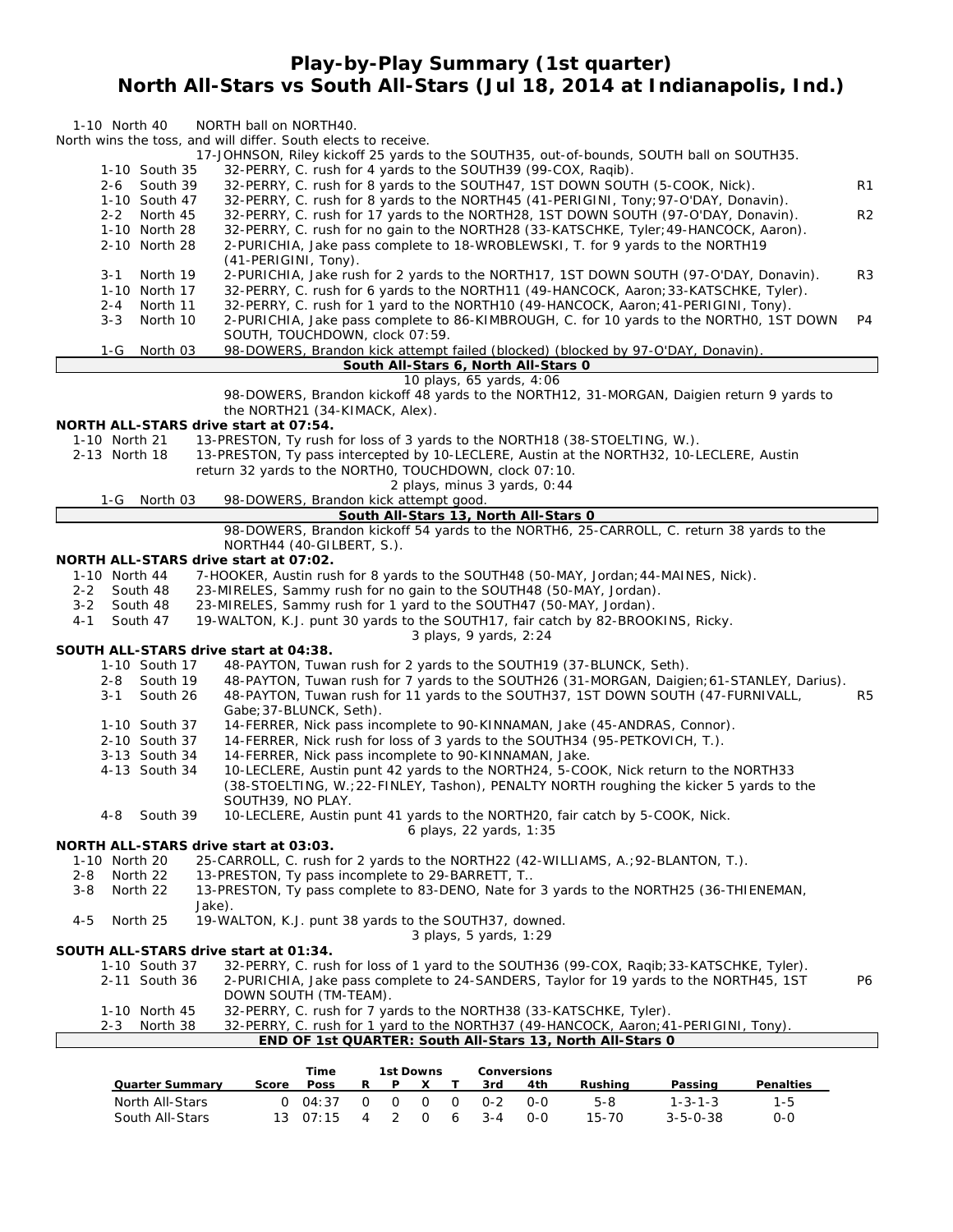# **Quickie Statistics (1st quarter) North All-Stars vs South All-Stars (Jul 18, 2014 at Indianapolis, Ind.)**

|                                   | <b>NORTH</b> | <b>SOUTH</b> |
|-----------------------------------|--------------|--------------|
| Score                             | O            | 13           |
| <b>FIRST DOWNS</b>                | $\Omega$     | 6            |
| <b>RUSHES-YARDS (NET)</b>         | $5 - 8$      | $15 - 70$    |
| PASSING YDS (NET)                 | 3            | 38           |
| Passes Att-Comp-Int               | $3 - 1 - 1$  | $5 - 3 - 0$  |
| <b>TOTAL OFFENSE PLAYS-YARDS</b>  | $8 - 11$     | 20-108       |
| <b>Fumble Returns-Yards</b>       | $O - O$      | $0 - 0$      |
| Punt Returns-Yards                | $0 - 0$      | $O - O$      |
| Kickoff Returns-Yards             | $2 - 47$     | 0-0          |
| <b>Interception Returns-Yards</b> | $0 - 0$      | $1 - 32$     |
| Punts (Number-Avg)                | $2 - 34.0$   | $1 - 41.0$   |
| Fumbles-Lost                      | $O-O$        | $0 - 0$      |
| Penalties-Yards                   | $1 - 5$      | $0 - 0$      |
| Possession Time                   | 04:37        | 07:15        |
| <b>Third-Down Conversions</b>     | $0$ of $2$   | 3 of 4       |
| <b>Fourth-Down Conversions</b>    | $0$ of $0$   | $0$ of $0$   |

## **North All-Stars South All-Stars**

| <b>Rushing</b>      | No. Gain Loss       |                     | Net<br><b>TD</b>  | Avg<br>Lg                      | <b>Rushing</b>                                                                                 |             | <b>No. Gain Loss</b> | Net<br>TD.        | Avg<br>Lg             |
|---------------------|---------------------|---------------------|-------------------|--------------------------------|------------------------------------------------------------------------------------------------|-------------|----------------------|-------------------|-----------------------|
| HOOKER, Austin      |                     | 8<br>0              | $\overline{8}$    | 8<br>$\mathbf 0$<br>8.0        | PERRY, C.                                                                                      | 10          | 52<br>1              | 51<br>$\mathbf 0$ | 17<br>5.1             |
| CARROLL, C.         |                     | 2<br>$\mathbf 0$    | $\overline{2}$    | $\overline{2}$<br>2.0<br>0     | PAYTON, Tuwan                                                                                  | 3           | 20<br>0              | 20<br>$\mathbf 0$ | 11<br>6.7             |
| MIRELES, Sammy      | $\overline{2}$      | 1<br>$\overline{0}$ | 1                 | 1<br>0.5<br>$\Omega$           | PURICHIA, Jake                                                                                 | 1           | 2<br>$\mathbf 0$     | 2<br>$\Omega$     | $\overline{2}$<br>2.0 |
| PRESTON, Ty         |                     | 3<br>O              | $-3$              | $\Omega$<br>$\Omega$<br>$-3.0$ | FERRER, Nick                                                                                   |             | 3<br>$\Omega$        | $-3$<br>$\Omega$  | $0 - 3.0$             |
| Passing             | $C - A - I$         |                     |                   | Yds TD Long Sack               | Passing                                                                                        | $C - A - I$ |                      | Yds               | <b>TD Long Sack</b>   |
| PRESTON, Ty         | $1 - 3 - 1$         |                     | 3<br>$\Omega$     | 3<br>0                         | PURICHIA, Jake                                                                                 | $3 - 3 - 0$ |                      | 38                | 19<br>0               |
|                     |                     |                     |                   |                                | <b>FERRER, Nick</b>                                                                            | $0 - 2 - 0$ |                      | $\Omega$<br>O     | $\Omega$<br>$\Omega$  |
| Receiving           | No. Yards           |                     | TD<br>Long        |                                | Receiving                                                                                      |             | No. Yards            | <b>TD</b><br>Long |                       |
| DENO, Nate          |                     | 3                   | $\Omega$          | 3                              | SANDERS, Taylor                                                                                |             | 19                   | $\Omega$          | 19                    |
|                     |                     |                     |                   |                                | KIMBROUGH, C.                                                                                  | 1           | 10                   |                   | 10                    |
|                     |                     |                     |                   |                                | WROBLEWSKI, T.                                                                                 | 1           | 9                    | $\Omega$          | 9                     |
| <b>Punting</b>      | No.                 | Yds                 | Avg Long In20     | ΤВ                             | Punting                                                                                        | No.         | Yds                  | Avg Long In20     | ТВ                    |
| WALTON, K.J.        | $\mathfrak{D}$      | 68<br>34.0          | 38                | 1<br>$\Omega$                  | LECLERE, Austin                                                                                | 1           | 41                   | 41.0<br>41        | $\Omega$<br>$\Omega$  |
| <b>Punt Returns</b> | No. Yards           |                     | <b>TD</b><br>Long |                                | <b>Punt Returns</b>                                                                            |             | No. Yards            | TD.<br>Long       |                       |
| <b>Kick Returns</b> | No. Yards           |                     | TD<br>Long        |                                | <b>Kick Returns</b>                                                                            |             | No. Yards            | TD.<br>Long       |                       |
| MORGAN, Daigien     | 1                   | 9                   | $\mathbf 0$       | 9                              |                                                                                                |             |                      |                   |                       |
| CARROLL, C.         |                     | 38                  | O                 | 38                             |                                                                                                |             |                      |                   |                       |
| <b>Tackles</b>      | UA-A                | <b>Total</b>        | <b>Sacks</b>      | TFL                            | <b>Tackles</b>                                                                                 | UA-A        | Total                | <b>Sacks</b>      | TFL                   |
| KATSCHKE, Tyler     | $1 - 3$             | 4                   | 0.0               | 0.5                            | MAY, Jordan                                                                                    | $2 - 1$     | 3                    | 0.0               | 0.0                   |
| PERIGINI, Tony      | $1 - 3$             | 4                   | 0.0               | 0.0                            | THIENEMAN, Jake                                                                                | $1 - 0$     |                      | 0.0               | 0.0                   |
| HANCOCK, Aaron      | $0 - 4$             | 4                   | 0.0               | 0.0                            | STOELTING, W.                                                                                  | $1 - 0$     |                      | 0.0               | 1.0                   |
| O'DAY, Donavin      | $2 - 1$             | 3                   | 0.0               | 0.0                            | GILBERT, S.                                                                                    | $1 - 0$     | 1                    | 0.0               | 0.0                   |
| <b>Time</b><br>Qtr  | <b>Scoring Play</b> |                     |                   |                                |                                                                                                |             |                      |                   | $V-H$                 |
| 07:59<br>1st        |                     |                     |                   |                                | SOUTH - KIMBROUGH, C. 10 yd pass from PURICHIA, Jake (DOWERS, Brandon kick blockd), 10-65 4:06 |             |                      |                   | $0 - 6$               |

07:10 SOUTH - LECLERE, Austin 32 yd interception return (DOWERS, Brandon kick) 0 - 13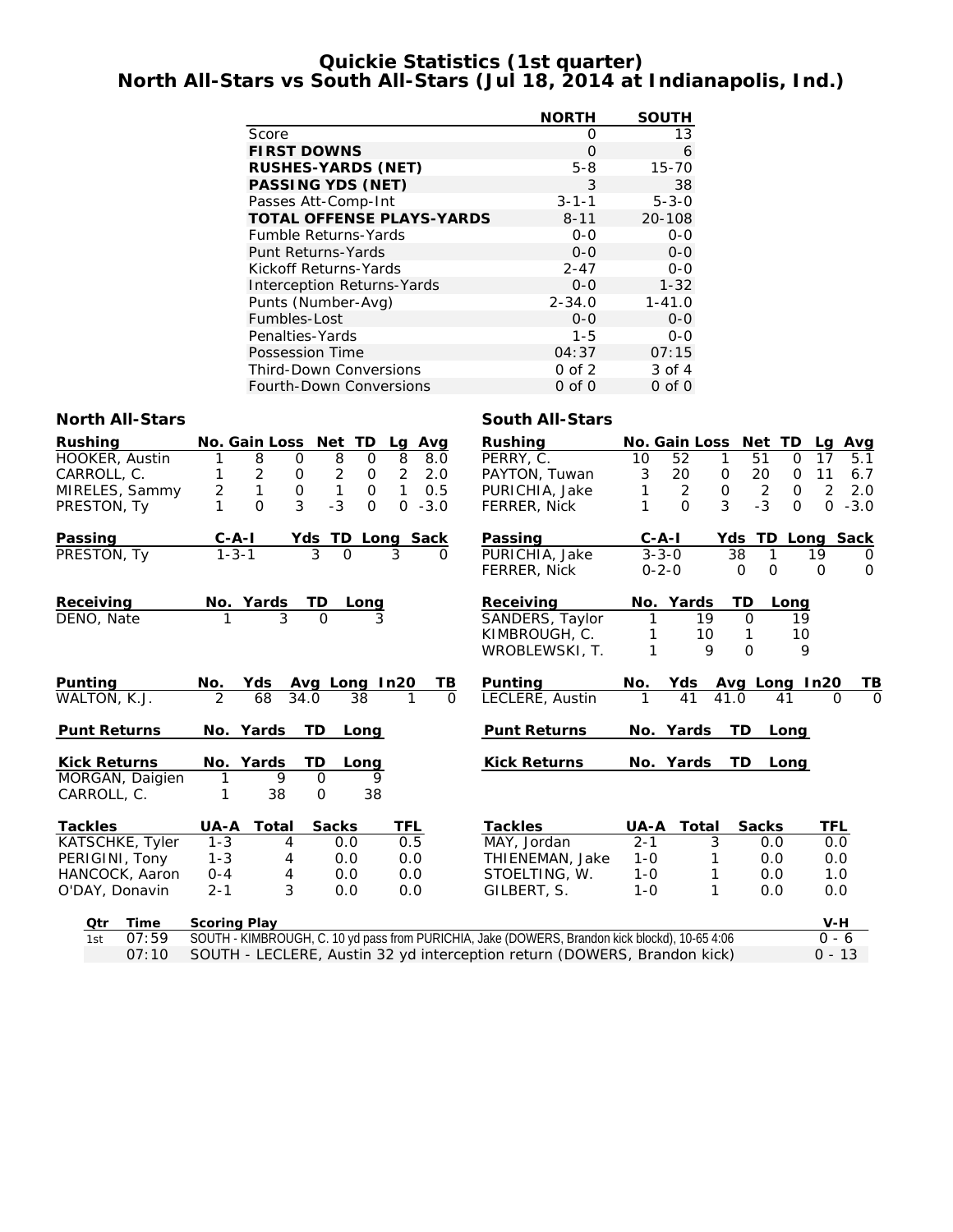# **Play-by-Play Summary (2nd quarter) North All-Stars vs South All-Stars (Jul 18, 2014 at Indianapolis, Ind.)**

| $3 - 2$ | North 37      | Start of 2nd quarter, clock 12:00.                                                          |    |
|---------|---------------|---------------------------------------------------------------------------------------------|----|
| $3 - 2$ | North 37      | 2-PURICHIA, Jake pass complete to 86-KIMBROUGH, C. for 3 yards to the NORTH34, 1ST DOWN     | P7 |
|         |               | SOUTH (33-KATSCHKE, Tyler; 5-COOK, Nick).                                                   |    |
|         | 1-10 North 34 | 32-PERRY, C. rush for 9 yards to the NORTH25 (93-McQUEEN, Mike; 97-O'DAY, Donavin).         |    |
| $2 - 1$ | North 25      | 24-SANDERS, Taylor rush for loss of 2 yards to the NORTH27 (43-BRUMBAUGH, T.).              |    |
| $3 - 3$ | North 27      | 32-PERRY, C. rush for 4 yards to the NORTH23, 1ST DOWN SOUTH (41-PERIGINI,                  | R8 |
|         |               |                                                                                             |    |
|         |               | Tony: 43-BRUMBAUGH, T.).                                                                    |    |
|         | 1-10 North 23 | 2-PURICHIA, Jake pass complete to 80-GEGNER, Zach for 8 yards to the NORTH15                |    |
|         |               | (33-KATSCHKE, Tyler).                                                                       |    |
|         | 2-2 North 15  | 32-PERRY, C. rush for 3 yards to the NORTH12 (99-COX, Raqib), PENALTY SOUTH personal foul   |    |
|         |               | 17 yards to the NORTH32, NO PLAY.                                                           |    |
|         | 2-19 North 32 | 2-PURICHIA, Jake pass complete to 86-KIMBROUGH, C. for 21 yards to the NORTH11, 1ST DOWN P9 |    |
|         |               | SOUTH, out-of-bounds.                                                                       |    |
|         | 1-10 North 11 | 32-PERRY, C. rush for 1 yard to the NORTH10 (67-HEMMELGARN, E.; 97-O'DAY, Donavin).         |    |
| $2 - 9$ | North 10      | 32-PERRY, C. rush for no gain to the NORTH10 (99-COX, Ragib; 41-PERIGINI, Tony).            |    |
| $3 - 9$ | North 10      | 2-PURICHIA, Jake pass incomplete to 24-SANDERS, Taylor.                                     |    |
| 4-9     | North 10      | 98-DOWERS, Brandon field goal attempt from 28 GOOD, clock 07:56.                            |    |
|         |               | South All-Stars 16, North All-Stars 0                                                       |    |
|         |               | 14 plays, 53 yards, 5:42                                                                    |    |
|         |               | 98-DOWERS, Brandon kickoff 46 yards to the NORTH14, 31-MORGAN, Daigien return 20 yards to   |    |
|         |               | the NORTH34 (38-STOELTING, W.).                                                             |    |
|         |               |                                                                                             |    |

### **NORTH ALL-STARS drive start at 07:52.**

| 1-10 North 34 7-HOOKER, Austin rush for 1 yard to the NORTH35 (40-GILBERT, S.; 52-COSLETT, Kelsey). |
|-----------------------------------------------------------------------------------------------------|
|-----------------------------------------------------------------------------------------------------|

- 2-9 North 35 7-HOOKER, Austin pass incomplete to 81-GILLIS, Denton.
- 3-9 North 35 7-HOOKER, Austin pass incomplete to 81-GILLIS, Denton.
- 4-9 North 35 19-WALTON, K.J. punt 42 yards to the SOUTH23, 82-BROOKINS, Ricky return 20 yards to the SOUTH43 (97-O'DAY, Donavin).

*3 plays, 1 yard, 0:33*

# **SOUTH ALL-STARS drive start at 07:19.**

- 14-FERRER, Nick pass complete to 90-KINNAMAN, Jake for 8 yards to the NORTH49 (45-ANDRAS, Connor).
- 2-2 North 49 48-PAYTON, Tuwan rush for 6 yards to the NORTH43, 1ST DOWN SOUTH (31-MORGAN, R10 Daigien;45-ANDRAS, Connor).

- 1-10 North 43 14-FERRER, Nick pass complete to 90-KINNAMAN, Jake for loss of 2 yards to the NORTH45 (45-ANDRAS, Connor), PENALTY SOUTH holding 12 yards to the SOUTH43.
- 1-24 South 43 1st and 24.<br>1-24 South 43 14-FERRER
- 14-FERRER, Nick pass complete to 88-KEYS, Jaquan for 10 yards to the NORTH47 (47-FURNIVALL, Gabe).
- 2-14 North 47 14-FERRER, Nick pass complete to 90-KINNAMAN, Jake for 17 yards to the NORTH30 (47-FURNIVALL, Gabe), PENALTY SOUTH holding 27 yards to the SOUTH43.
- 2-24 South 43 2nd and 24.
- 2-24 South 43 2-PURICHIA, Jake rush for 3 yards to the SOUTH46 (47-FURNIVALL, Gabe).
- 3-21 South 46 2-PURICHIA, Jake pass incomplete to 88-KEYS, Jaquan.
- 4-21 South 46 10-LECLERE, Austin punt 24 yards to the NORTH30, fair catch by 80.

### *7 plays, 3 yards, 2:48*

### **NORTH ALL-STARS drive start at 04:31.**

- 1-10 North 30 35-OSKAM, Mitch rush for 8 yards to the NORTH38 (30-FORLER, Dallas;42-WILLIAMS, A.).
- 2-2 North 38 25-CARROLL, C. rush for 1 yard to the NORTH39 (38-STOELTING, W.;46-MICHEL, Aidan).
- 3-1 North 39 25-CARROLL, C. rush for loss of 2 yards to the NORTH37 (96-JONES, James).
- 4-3 North 37 19-WALTON, K.J. punt 58 yards to the SOUTH5, 82-BROOKINS, Ricky return 86 yards to the NORTH9 (97-O'DAY, Donavin), PENALTY NORTH personal foul 4 yards to the NORTH5, 1st and 10, SOUTH ball on SOUTH5.

## **SOUTH ALL-STARS drive start at 02:21.**

*3 plays, 7 yards, 2:10*

- 1-10 South 05 48-PAYTON, Tuwan rush for no gain to the SOUTH5 (93-McQUEEN, Mike;53-STONE, Brandon).
- 2-10 South 05 48-PAYTON, Tuwan rush for loss of 5 yards to the SOUTH0 (97-O'DAY, Donavin), 97-O'DAY,

## Donavin safety, clock 01:46.

# **South All-Stars 16, North All-Stars 2**

*2 plays, minus 5 yards, 0:43* 10-LECLERE, Austin kickoff 45 yards to the NORTH35, 23-MIRELES, Sammy return 25 yards to the SOUTH40 (46-MICHEL, Aidan).

### **NORTH ALL-STARS drive start at 01:38.**

1-10 South 40 7-HOOKER, Austin pass intercepted by 20-ALLEN, Tony at the SOUTH0, 20-ALLEN, Tony return 38 yards to the SOUTH38 (15-WOODARD, M.).

### *1 play, 0 yards, 0:16*

# **SOUTH ALL-STARS drive start at 01:22.**

- 2-PURICHIA, Jake pass complete to 90-KINNAMAN, Jake for 15 yards to the NORTH47, 1ST DOWN P11 SOUTH (61-STANLEY, Darius;91-HANDS, Tyler).
- 1-10 North 47 2-PURICHIA, Jake rush for 7 yards to the NORTH40, out-of-bounds.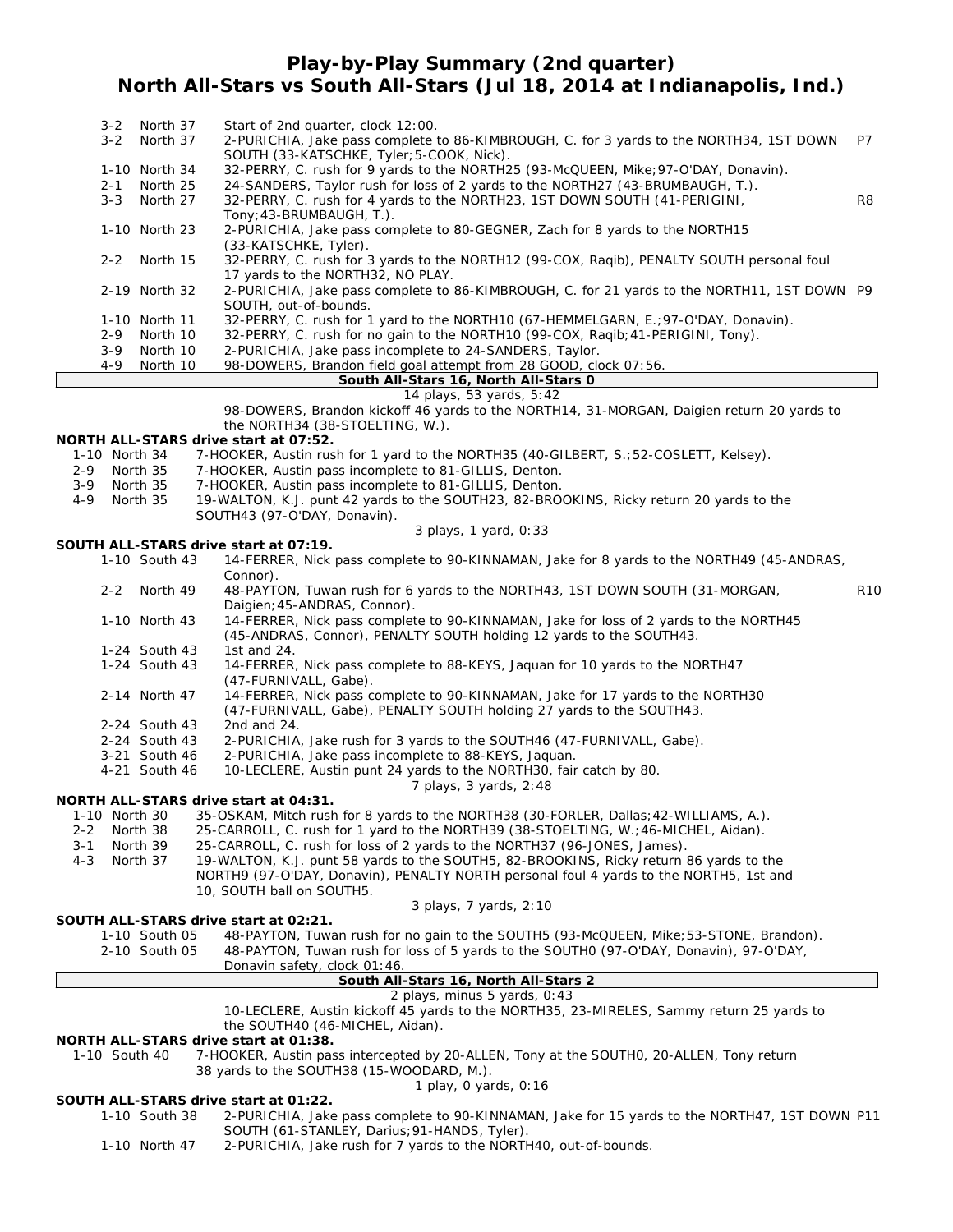# **Play-by-Play Summary (2nd quarter) North All-Stars vs South All-Stars (Jul 18, 2014 at Indianapolis, Ind.)**

- 2-3 North 40 32-PERRY, C. rush for no gain to the NORTH40 (67-HEMMELGARN, E.; 91-HANDS, Tyler).<br>3-3 North 40 2-PURICHIA, Jake sacked for loss of 10 yards to the 50 yardline (95-PETKOVICH, T.).
- 3-3 North 40 2-PURICHIA, Jake sacked for loss of 10 yards to the 50 yardline (95-PETKOVICH, T.).<br>4-13 South 50 Timeout North All-Stars, clock 00:01.
- Timeout North All-Stars, clock 00:01.
- 4-13 South 50 10-LECLERE, Austin punt 36 yards to the NORTH14, downed.

*4 plays, 12 yards, 1:22*

## **NORTH ALL-STARS drive start at 00:00.**

End of half, clock 00:00.

| END OF 2nd QUARTER: South All-Stars 16, North All-Stars 2 |       |          |   |    |        |          |         |     |           |                 |           |
|-----------------------------------------------------------|-------|----------|---|----|--------|----------|---------|-----|-----------|-----------------|-----------|
| 1st Downs<br>Time<br><b>Conversions</b>                   |       |          |   |    |        |          |         |     |           |                 |           |
| <b>Quarter Summary</b>                                    | Score | Poss     | R | P. |        |          | 3rd     | 4th | Rushina   | Passing         | Penalties |
| North All-Stars                                           |       | 20.02:59 |   | O. | - 0    | $\Omega$ | _ 0-2   | റ-റ | $4 - 8$   | $0 - 3 - 1 - 0$ | 1-4       |
| South All-Stars                                           |       | 309:01   |   | ્ર | $\cap$ | <b>5</b> | $2 - 5$ | റ-റ | $12 - 13$ | 8-10-0-80       | $3 - 56$  |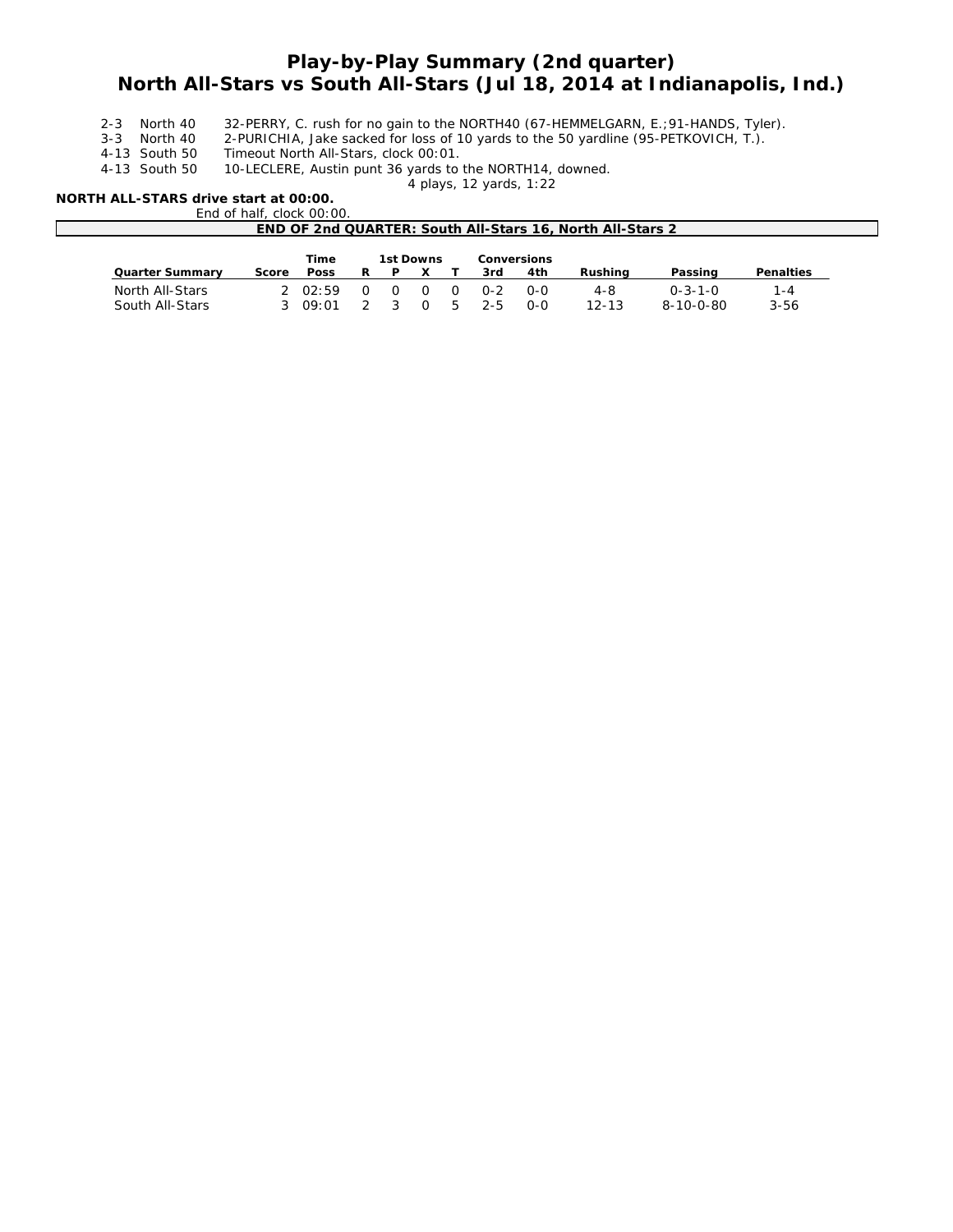# **Quickie Statistics (Halftime) North All-Stars vs South All-Stars (Jul 18, 2014 at Indianapolis, Ind.)**

|                                   | <b>NORTH</b> | <b>SOUTH</b>  |
|-----------------------------------|--------------|---------------|
| Score                             | 2            | 16            |
| <b>FIRST DOWNS</b>                | O            | 11            |
| <b>RUSHES-YARDS (NET)</b>         | $9 - 16$     | $27 - 83$     |
| <b>PASSING YDS (NET)</b>          | 3            | 118           |
| Passes Att-Comp-Int               | $6 - 1 - 2$  | $15 - 11 - 0$ |
| <b>TOTAL OFFENSE PLAYS-YARDS</b>  | $15 - 19$    | 42-201        |
| <b>Fumble Returns-Yards</b>       | $0 - 0$      | $0 - 0$       |
| Punt Returns-Yards                | $0 - 0$      | $2 - 106$     |
| Kickoff Returns-Yards             | $4 - 92$     | $0 - 0$       |
| <b>Interception Returns-Yards</b> | $0 - 0$      | $2 - 70$      |
| Punts (Number-Avg)                | $4 - 42.0$   | $3 - 33.7$    |
| Fumbles-Lost                      | $0 - 0$      | $0 - 0$       |
| Penalties-Yards                   | $2 - 9$      | $3 - 56$      |
| Possession Time                   | 07:36        | 16:16         |
| <b>Third-Down Conversions</b>     | $0$ of $4$   | 5 of 9        |
| <b>Fourth-Down Conversions</b>    | $0$ of $0$   | $0$ of $0$    |

## **North All-Stars South All-Stars**

| <b>Rushing</b><br>HOOKER, Austin<br>OSKAM, Mitch | No. Gain Loss Net TD<br>9<br>2<br>$\mathbf 0$<br>8<br>1<br>0 | Lg Avg<br>9<br>$\overline{8}$<br>$\mathbf 0$<br>4.5<br>8<br>$\, 8$<br>8.0<br>0                 | <b>Rushing</b><br>PERRY, C.<br>PAYTON, Tuwan  | 15<br>6                     | No. Gain Loss Net TD<br>1<br>66<br>5<br>26 | 65<br>$\mathbf 0$<br>21<br>$\mathsf{O}$ | Lg Avg<br>17<br>4.3<br>11<br>3.5 |
|--------------------------------------------------|--------------------------------------------------------------|------------------------------------------------------------------------------------------------|-----------------------------------------------|-----------------------------|--------------------------------------------|-----------------------------------------|----------------------------------|
| CARROLL, C.                                      | 3<br>$\overline{2}$<br>3                                     | $\mathbf{1}$<br>$\overline{2}$<br>0<br>0.3                                                     | PURICHIA, Jake                                | 4                           | 12<br>10                                   | $\overline{2}$<br>$\mathbf 0$           | $\overline{7}$<br>0.5            |
| MIRELES, Sammy                                   | $\mathfrak{D}$<br>$\mathbf{1}$<br>$\Omega$                   | 1<br>1<br>$\Omega$<br>0.5                                                                      | SANDERS, Taylor                               | 1                           | 2<br>$\Omega$                              | $-2$<br>$\Omega$                        | $-2.0$<br>$\Omega$               |
|                                                  |                                                              |                                                                                                |                                               |                             |                                            |                                         |                                  |
| Passing                                          | $C - A - I$                                                  | Yds TD Long Sack                                                                               | Passing                                       | $C - A - I$                 |                                            | Yds TD Long Sack                        |                                  |
| PRESTON, Ty                                      | $1 - 3 - 1$                                                  | 3<br>$\mathbf 0$<br>3<br>0                                                                     | PURICHIA, Jake                                | $7 - 9 - 0$                 | 85                                         | $\mathbf{1}$                            | 21                               |
| HOOKER, Austin                                   | $0 - 3 - 1$<br>O                                             | $\mathbf 0$<br>$\Omega$<br>$\Omega$                                                            | <b>FERRER, Nick</b>                           | $4 - 6 - 0$                 | 33                                         | $\Omega$                                | 17<br>$\mathbf 0$                |
| Receiving                                        | No. Yards                                                    | TD<br>Long                                                                                     | Receiving                                     | No.                         | Yards<br>TD                                | Long                                    |                                  |
| DENO, Nate                                       | 3<br>1                                                       | $\Omega$<br>3                                                                                  | KINNAMAN, Jake                                | 4                           | 38                                         | $\Omega$<br>17                          |                                  |
|                                                  |                                                              |                                                                                                | KIMBROUGH, C.                                 | 3                           | 34                                         | 21<br>1                                 |                                  |
|                                                  |                                                              |                                                                                                | SANDERS, Taylor                               | 1                           | 19                                         | 19<br>$\Omega$                          |                                  |
|                                                  |                                                              |                                                                                                | KEYS, Jaquan                                  | 1                           | 10                                         | 10<br>$\Omega$                          |                                  |
| <b>Punting</b>                                   | No.<br>Yds                                                   | Avg Long In20<br>TВ                                                                            | Punting                                       | No.                         | Yds                                        | Avg Long In20                           | <u>тв</u>                        |
| WALTON, K.J.                                     | 168<br>42.0<br>4                                             | $\overline{58}$<br>2<br>$\Omega$                                                               | LECLERE, Austin                               | 3                           | 101<br>33.7                                | 41                                      | $\overline{0}$                   |
|                                                  | TD.                                                          |                                                                                                |                                               |                             |                                            |                                         |                                  |
| <b>Punt Returns</b>                              | No. Yards                                                    | Long                                                                                           | <b>Punt Returns</b><br><b>BROOKINS, Ricky</b> | No. Yards<br>$\overline{2}$ | TD<br>106                                  | Long<br>$\Omega$<br>86                  |                                  |
|                                                  |                                                              |                                                                                                |                                               |                             |                                            |                                         |                                  |
| <b>Kick Returns</b>                              | No. Yards<br>TD                                              | Long                                                                                           | <b>Kick Returns</b>                           | No. Yards                   | TD.                                        | Lona                                    |                                  |
| MORGAN, Daigien                                  | $\overline{2}$<br>29                                         | 0<br>20                                                                                        |                                               |                             |                                            |                                         |                                  |
| MIRELES, Sammy                                   | 25<br>1                                                      | 25<br>$\Omega$                                                                                 |                                               |                             |                                            |                                         |                                  |
| <b>Tackles</b>                                   | UA-A<br>Total                                                | <b>Sacks</b><br>TFL                                                                            | <b>Tackles</b>                                | UA-A                        | <b>Total</b>                               | <b>Sacks</b>                            | <b>TFL</b>                       |
| O'DAY, Donavin                                   | $5 - 3$<br>8                                                 | 0.0<br>1.0                                                                                     | STOELTING, W.                                 | $2 - 1$                     | 3                                          | 0.0                                     | 1.0                              |
| KATSCHKE, Tyler                                  | $2 - 4$<br>6                                                 | 0.0<br>0.5                                                                                     | MAY, Jordan                                   | $2 - 1$                     | 3                                          | 0.0                                     | 0.0                              |
| PERIGINI, Tony                                   | $1 - 5$<br>6                                                 | 0.0<br>0.0                                                                                     | MICHEL, Aidan                                 | $1 - 1$                     | $\overline{c}$                             | 0.0                                     | 0.0                              |
| FURNIVALL, Gabe                                  | $3 - 1$<br>4                                                 | 0.0<br>0.0                                                                                     | GILBERT, S.                                   | $1 - 1$                     | 2                                          | 0.0                                     | 0.0                              |
| Qtr<br>Time                                      | <b>Scoring Play</b>                                          |                                                                                                |                                               |                             |                                            |                                         | V-H                              |
| 07:59<br>1st                                     |                                                              | SOUTH - KIMBROUGH, C. 10 yd pass from PURICHIA, Jake (DOWERS, Brandon kick blockd), 10-65 4:06 |                                               |                             |                                            |                                         | $0 - 6$                          |
| 07:10                                            |                                                              | SOUTH - LECLERE, Austin 32 yd interception return (DOWERS, Brandon kick)                       |                                               |                             |                                            |                                         | $0 - 13$                         |
| 07:56<br>2 <sub>nd</sub>                         |                                                              | SOUTH - DOWERS, Brandon 28 yd field goal, 14-53 5:42                                           |                                               |                             |                                            |                                         | $0 - 16$                         |

01:46 NORTH - O'DAY, Donavin safety 2 - 16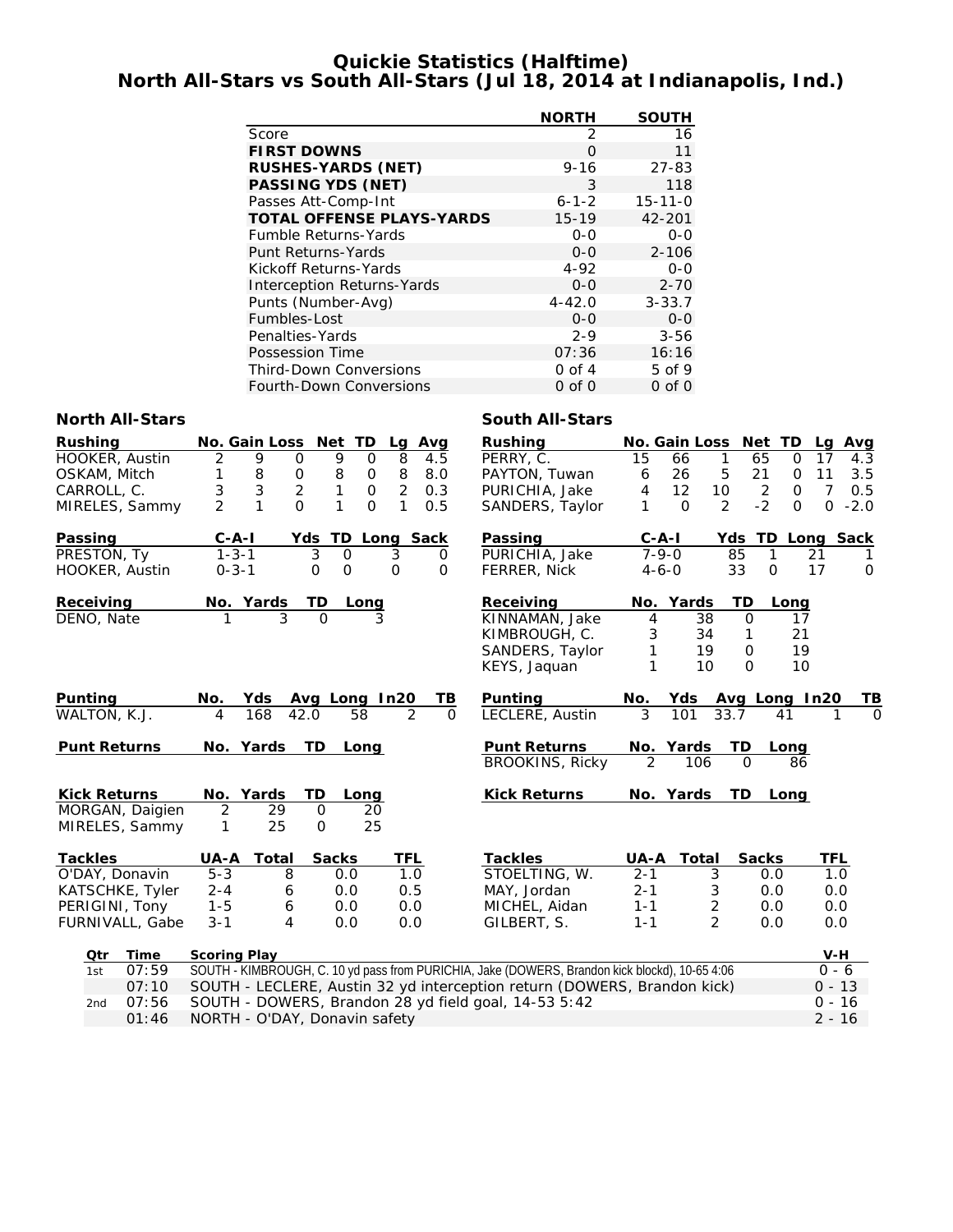# **Play-by-Play Summary (3rd quarter) North All-Stars vs South All-Stars (Jul 18, 2014 at Indianapolis, Ind.)**

|                                      | Start of 3rd quarter, clock 12:00.                                                                                                                    |                 |
|--------------------------------------|-------------------------------------------------------------------------------------------------------------------------------------------------------|-----------------|
| 1-10 North 14                        | Change of possession, SOUTH ball on SOUTH40, 1st and 10.<br>98-DOWERS, Brandon kickoff 60 yards to the NORTHO, clock 12:00.                           |                 |
|                                      | <b>NORTH ALL-STARS drive start at 12:00.</b>                                                                                                          |                 |
| 1-10 North 00                        | 23-MIRELES, Sammy rush for 23 yards to the NORTH23, 1ST DOWN NORTH (40-GILBERT, S.).                                                                  | R1              |
| 1-10 North 23                        | 7-HOOKER, Austin pass complete to 23-MIRELES, Sammy for loss of 1 yard to the NORTH22                                                                 |                 |
| 2-11 North 22                        | $(92-BLANTON, T.).$<br>7-HOOKER, Austin pass incomplete to 81-GILLIS, Denton.                                                                         |                 |
| 3-11 North 22                        | 19-WALTON, K.J. punt 38 yards to the SOUTH40, 40-GILBERT, S. return 20 yards to the                                                                   |                 |
|                                      | NORTH40.                                                                                                                                              |                 |
|                                      | 3 plays, 22 yards, 1:22                                                                                                                               |                 |
|                                      | SOUTH ALL-STARS drive start at 10:38.                                                                                                                 |                 |
| 1-10 North 40<br>2-10 North 40       | 24-SANDERS, Taylor rush for no gain to the NORTH40.<br>14-FERRER, Nick pass incomplete.                                                               |                 |
| 3-10 North 40                        | 14-FERRER, Nick pass complete to 86-KIMBROUGH, C. for 8 yards to the NORTH32 (3-BARGA,                                                                |                 |
|                                      | Bracken).                                                                                                                                             |                 |
| $4 - 2$<br>North 32                  | 24-SANDERS, Taylor rush for 5 yards to the NORTH27, 1ST DOWN SOUTH (37-BLUNCK,                                                                        | R <sub>12</sub> |
|                                      | Seth; 91-HANDS, Tyler).                                                                                                                               |                 |
| 1-10 North 27<br>2-12 North 29       | 14-FERRER, Nick rush for loss of 2 yards to the NORTH29 (95-PETKOVICH, T.).<br>14-FERRER, Nick pass incomplete.                                       |                 |
| 3-12 North 29                        | 14-FERRER, Nick pass incomplete.                                                                                                                      |                 |
| 4-12 North 29                        | 98-DOWERS, Brandon field goal attempt from 46 MISSED - wide left, spot at NORTH20, clock                                                              |                 |
|                                      | 08:49.                                                                                                                                                |                 |
|                                      | 8 plays, 11 yards, 1:49                                                                                                                               |                 |
| 1-10 North 20                        | NORTH ALL-STARS drive start at 08:49.<br>15-WOODARD, M. rush for 12 yards to the NORTH32, 1ST DOWN NORTH (36-THIENEMAN, Jake).                        | R2              |
| 1-10 North 32                        | 25-CARROLL, C. rush for 5 yards to the NORTH37 (60-COOPER, L.; 96-JONES, James).                                                                      |                 |
| $2 - 5$<br>North 37                  | 13-PRESTON, Ty rush for 6 yards to the NORTH43, 1ST DOWN NORTH (52-COSLETT, Kelsey).                                                                  | R3              |
| 1-10 North 43                        | 25-CARROLL, C. rush for 4 yards to the NORTH47 (60-COOPER, L.; 92-BLANTON, T.).                                                                       |                 |
| North 47<br>2-6                      | 13-PRESTON, Ty pass complete to 89-BOKUN, Nick for 12 yards to the SOUTH41, 1ST DOWN                                                                  | P4              |
| 1-10 South 41                        | NORTH (30-FORLER, Dallas).<br>15-WOODARD, M. rush for 6 yards to the SOUTH35 (10-LECLERE, Austin; 52-COSLETT, Kelsey).                                |                 |
| South 35<br>2-4                      | PENALTY SOUTH offside 5 yards to the SOUTH30, 1ST DOWN NORTH.                                                                                         | X5              |
| 1-10 South 30                        | 25-CARROLL, C. rush for loss of 1 yard to the SOUTH31 (50-MAY, Jordan).                                                                               |                 |
| 2-11 South 31                        | 13-PRESTON, Ty pass incomplete to 29-BARRETT, T                                                                                                       |                 |
| 3-11 South 31                        | 13-PRESTON, Ty pass complete to 29-BARRETT, T. for 6 yards to the SOUTH25 (52-COSLETT,                                                                |                 |
| $4 - 5$<br>South 25                  | Kelsey).<br>13-PRESTON, Ty pass incomplete to 89-BOKUN, Nick.                                                                                         |                 |
|                                      | 10 plays, 55 yards, 4:00                                                                                                                              |                 |
|                                      | SOUTH ALL-STARS drive start at 04:49.                                                                                                                 |                 |
| 1-10 South 25                        | 32-PERRY, C. rush for 4 yards to the SOUTH29 (49-HANCOCK, Aaron).                                                                                     |                 |
| 2-6<br>South 29<br>South 29          | 2-PURICHIA, Jake pass incomplete to 18-WROBLEWSKI, T                                                                                                  |                 |
| 3-6<br>South 29<br>4-6               | 2-PURICHIA, Jake pass incomplete to 86-KIMBROUGH, C<br>10-LECLERE, Austin punt 36 yards to the NORTH35, 5-COOK, Nick return 2 yards to the            |                 |
|                                      | NORTH37 (40-GILBERT, S.).                                                                                                                             |                 |
|                                      | 3 plays, 4 yards, 0:26                                                                                                                                |                 |
|                                      | NORTH ALL-STARS drive start at 04:23.                                                                                                                 |                 |
| 1-10 North 37<br>North 41<br>$2 - 6$ | 23-MIRELES, Sammy rush for 4 yards to the NORTH41 (42-WILLIAMS, A.).<br>7-HOOKER, Austin rush for 7 yards to the NORTH48, 1ST DOWN NORTH (10-LECLERE, | R6              |
|                                      | Austin; 60-COOPER, L.).                                                                                                                               |                 |
| 1-10 North 48                        | 23-MIRELES, Sammy rush for loss of 2 yards to the NORTH46 (94-DALLAS, Dillon).                                                                        |                 |
| 2-12 North 46                        | 23-MIRELES, Sammy rush for loss of 2 yards to the NORTH44 (42-WILLIAMS, A.).                                                                          |                 |
| 3-14 North 44                        | 7-HOOKER, Austin sacked for loss of 8 yards to the NORTH36 (50-MAY, Jordan).                                                                          |                 |
| 4-22 North 36                        | 19-WALTON, K.J. punt 7 yards to the NORTH43, downed.                                                                                                  |                 |
|                                      | 5 plays, minus 1 yard, 3:04<br>SOUTH ALL-STARS drive start at 01:19.                                                                                  |                 |
| 1-10 North 43                        | 48-PAYTON, Tuwan rush for 13 yards to the NORTH30, 1ST DOWN SOUTH (39-SHAW,                                                                           | R <sub>13</sub> |
|                                      | Patrick; 37-BLUNCK, Seth).                                                                                                                            |                 |
| 1-10 North 30                        | 32-PERRY, C. rush for 8 yards to the NORTH22, out-of-bounds, PENALTY SOUTH holding 12                                                                 |                 |
|                                      | yards to the NORTH34.                                                                                                                                 |                 |
| 1-14 North 34<br>1-14 North 34       | 1st and $14$ .<br>48-PAYTON, Tuwan rush for 7 yards to the NORTH27 (39-SHAW, Patrick).                                                                |                 |
| $2 - 7$<br>North 27                  | 32-PERRY, C. rush for 5 yards to the NORTH22 (53-STONE, Brandon).                                                                                     |                 |
|                                      | END OF 3rd QUARTER: South All-Stars 16, North All-Stars 2                                                                                             |                 |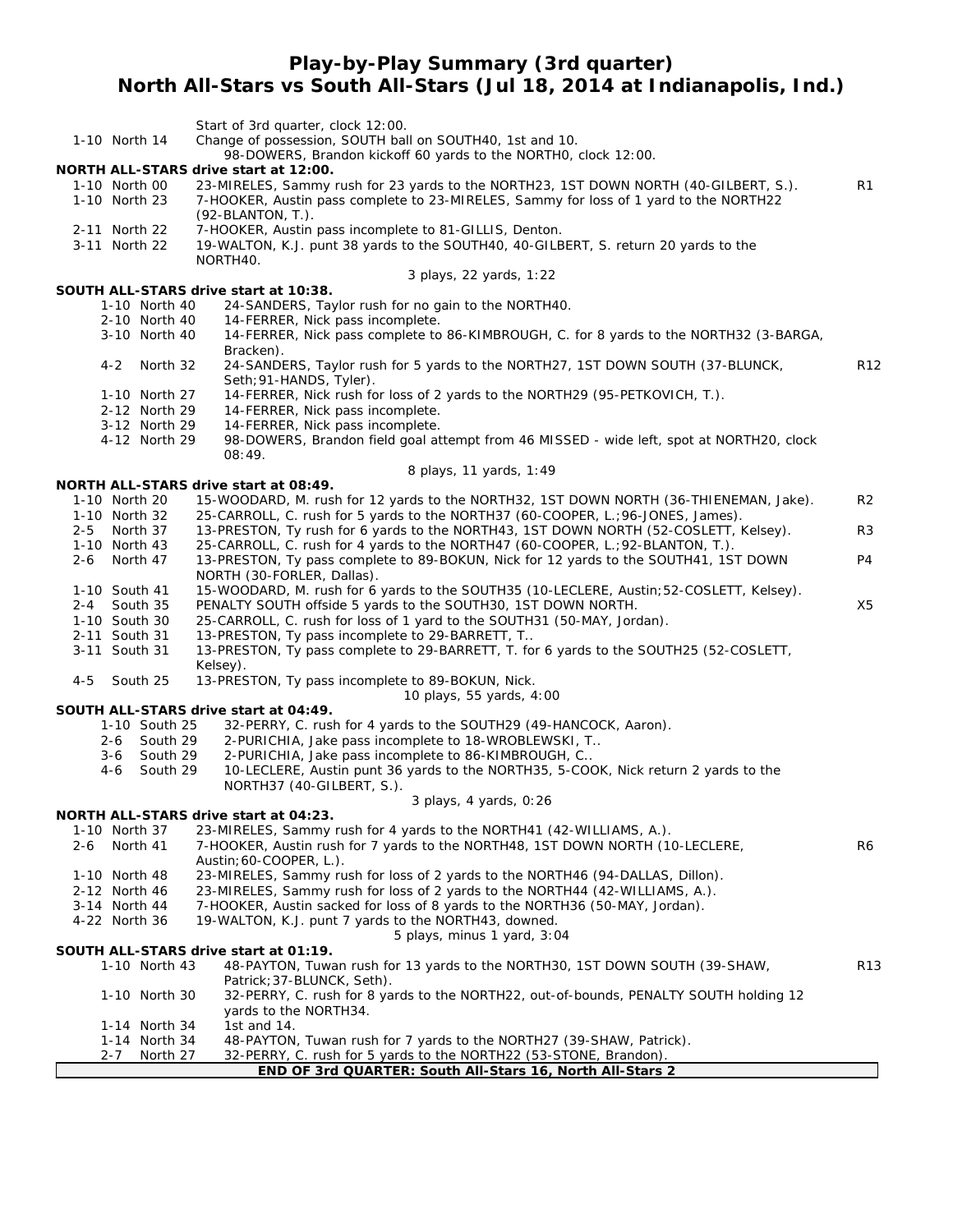# **Play-by-Play Summary (3rd quarter) North All-Stars vs South All-Stars (Jul 18, 2014 at Indianapolis, Ind.)**

|                        |       | Time                |   | 1st Downs |                     | Conversions |     |         |                  |                  |
|------------------------|-------|---------------------|---|-----------|---------------------|-------------|-----|---------|------------------|------------------|
| <b>Quarter Summary</b> | Score | <b>Poss</b>         | R | P.        | $\mathsf{x}$        | 3rd         | 4th | Rushina | Passing          | <b>Penalties</b> |
| North All-Stars        |       | 0 08:26 4 1 1 6 0-2 |   |           |                     |             | ∩-1 | 12-54   | $3 - 6 - 0 - 17$ | $O-O$            |
| South All-Stars        |       | $0 \t03:34 \t2$     |   |           | $0 \quad 0 \quad 2$ | $0 - 3$     | 1-1 | 8-40    | $1 - 6 - 0 - 8$  | $2 - 17$         |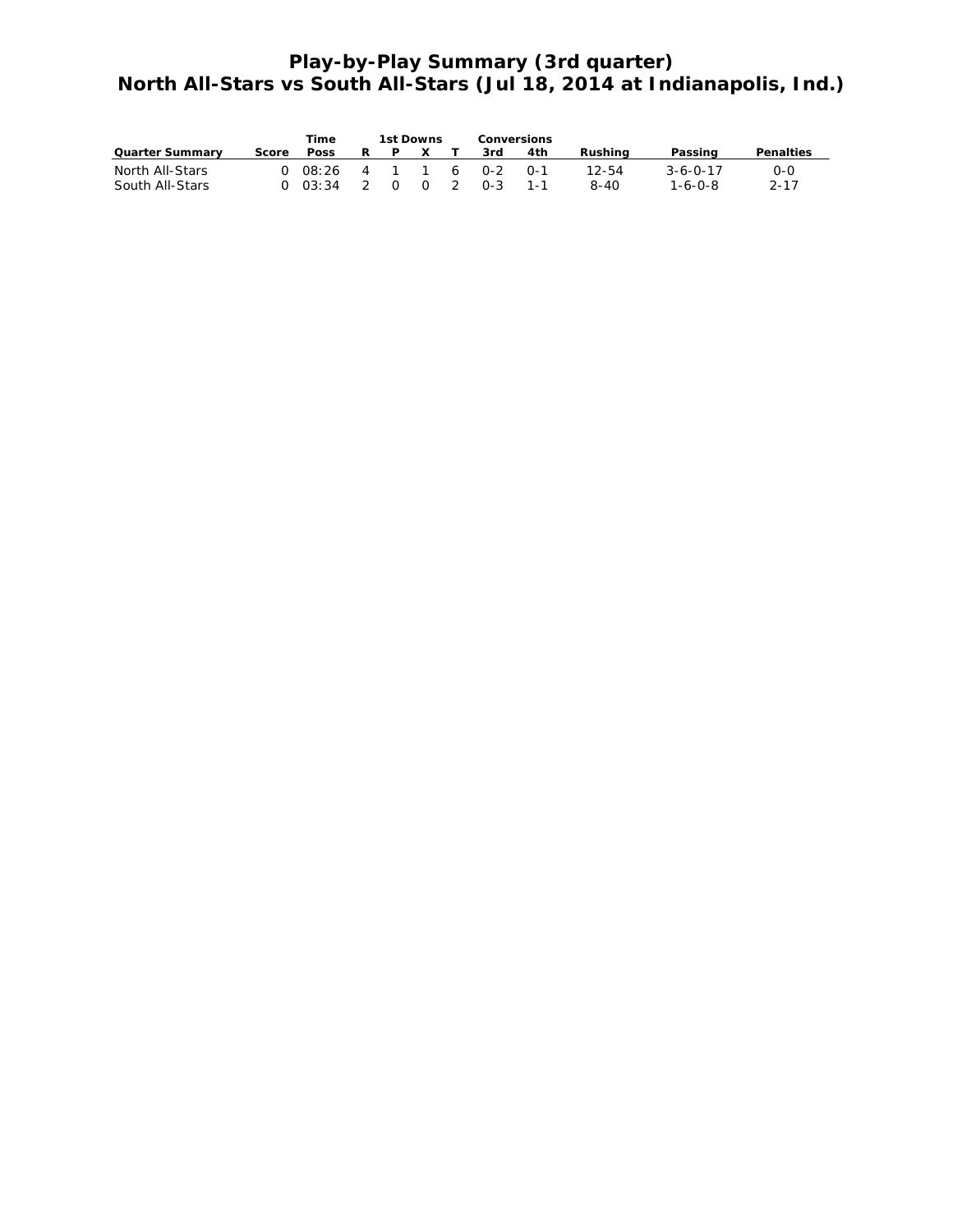# **Quickie Statistics (3rd quarter) North All-Stars vs South All-Stars (Jul 18, 2014 at Indianapolis, Ind.)**

|                                   | <b>NORTH</b> | <b>SOUTH</b>  |
|-----------------------------------|--------------|---------------|
| Score                             | 2            | 16            |
| <b>FIRST DOWNS</b>                | 6            | 13            |
| <b>RUSHES-YARDS (NET)</b>         | $21 - 70$    | $35 - 123$    |
| <b>PASSING YDS (NET)</b>          | 20           | 126           |
| Passes Att-Comp-Int               | $12 - 4 - 2$ | $21 - 12 - 0$ |
| <b>TOTAL OFFENSE PLAYS-YARDS</b>  | $33 - 90$    | 56-249        |
| <b>Fumble Returns-Yards</b>       | $0 - 0$      | $0 - 0$       |
| Punt Returns-Yards                | $1 - 2$      | $3 - 126$     |
| Kickoff Returns-Yards             | 4-92         | $0 - 0$       |
| <b>Interception Returns-Yards</b> | $0 - 0$      | $2 - 70$      |
| Punts (Number-Avg)                | $6 - 35.5$   | $4 - 34.2$    |
| Fumbles-Lost                      | $0 - 0$      | $0 - 0$       |
| Penalties-Yards                   | $2 - 9$      | $5 - 73$      |
| Possession Time                   | 16:02        | 19:50         |
| <b>Third-Down Conversions</b>     | $0$ of 6     | 5 of 12       |
| Fourth-Down Conversions           | 0 of 1       | 1 of 1        |

## **North All-Stars South All-Stars**

| <b>Rushing</b>      | No. Gain Loss                     | Net TD<br>Lg                        | Avg                        | <b>Rushing</b>                                                                                 |                | No. Gain Loss       | Net TD                     | Avg<br>Lg             |
|---------------------|-----------------------------------|-------------------------------------|----------------------------|------------------------------------------------------------------------------------------------|----------------|---------------------|----------------------------|-----------------------|
| MIRELES, Sammy      | 6<br>28<br>4                      | 24<br>$\mathbf 0$<br>23             | 4.0                        | PERRY, C.                                                                                      | 18             | 83<br>1             | 82<br>$\mathbf 0$          | 17<br>4.6             |
| WOODARD, M.         | 2<br>18<br>0                      | 18<br>12<br>0                       | 9.0                        | PAYTON, Tuwan                                                                                  | 8              | 5<br>46             | 41<br>0                    | 13<br>5.1             |
| CARROLL, C.         | $\mathfrak{Z}$<br>6<br>12         | 9<br>$\mathbf 0$                    | 5<br>1.5                   | SANDERS, Taylor                                                                                | 3              | $\overline{2}$<br>5 | 3<br>$\mathbf 0$           | 5<br>1.0              |
| OSKAM, Mitch        | $\mathbf{O}$<br>$\mathbf{1}$<br>8 | 8<br>$\mathbf 0$                    | 8<br>8.0                   | PURICHIA, Jake                                                                                 | $\overline{4}$ | 12<br>10            | $\overline{2}$<br>$\Omega$ | $\overline{7}$<br>0.5 |
| Passing             | $C - A - I$                       | Yds TD Long Sack                    |                            | Passing                                                                                        | $C-A-I$        |                     |                            | Yds TD Long Sack      |
| PRESTON, Ty         | $3 - 7 - 1$                       | 21<br>$\Omega$<br>$12 \overline{ }$ | $\Omega$                   | PURICHIA, Jake                                                                                 | $7 - 11 - 0$   |                     | 85<br>$\mathbf{1}$         | 21                    |
| HOOKER, Austin      | $1 - 5 - 1$                       | $-1$<br>$\mathbf 0$<br>$\mathbf 0$  | 1                          | <b>FERRER, Nick</b>                                                                            | $5 - 10 - 0$   |                     | 41<br>$\mathbf 0$          | 17<br>$\mathbf 0$     |
| Receiving           | No. Yards                         | TD<br>Long                          |                            | Receiving                                                                                      |                | No. Yards           | TD<br>Long                 |                       |
| <b>BOKUN, Nick</b>  | $12 \overline{ }$<br>1            | $\Omega$<br>$12 \overline{ }$       |                            | KIMBROUGH, C.                                                                                  | 4              | 42                  | $\mathbf{1}$<br>21         |                       |
| BARRETT, T.         | 1<br>6                            | 0<br>6                              |                            | KINNAMAN, Jake                                                                                 | 4              | 38                  | 17<br>0                    |                       |
| DENO, Nate          | 1<br>3                            | $\sqrt{3}$<br>$\mathsf{O}\xspace$   |                            | SANDERS, Taylor                                                                                | 1              | 19                  | 19<br>0                    |                       |
| MIRELES, Sammy      | 1<br>$-1$                         | $\Omega$<br>$\Omega$                |                            | KEYS, Jaquan                                                                                   | 1              | 10                  | $\Omega$                   | 10                    |
| Punting             | Yds<br>No.                        | Avg Long In20                       | TВ                         | Punting                                                                                        | No.            |                     | Yds Avg Long In20          | ΤВ                    |
| WALTON, K.J.        | 213<br>35.5<br>6                  | 58                                  | $\overline{2}$<br>$\Omega$ | LECLERE, Austin                                                                                | 4              | 137<br>34.2         | 41                         | $\Omega$              |
| <b>Punt Returns</b> | No. Yards                         | <b>TD</b><br>Long                   |                            | <b>Punt Returns</b>                                                                            |                | No. Yards           | TD<br>Long                 |                       |
| COOK, Nick          |                                   | $\Omega$                            |                            | <b>BROOKINS, Ricky</b>                                                                         | 2              | 106                 | $\mathbf 0$<br>86          |                       |
|                     |                                   |                                     |                            | GILBERT, S.                                                                                    | 1              | 20                  | 20<br>$\mathbf 0$          |                       |
| <b>Kick Returns</b> | No. Yards                         | TD<br>Long                          |                            | <b>Kick Returns</b>                                                                            |                | No. Yards           | <b>TD</b><br>Long          |                       |
| MORGAN, Daigien     | 2<br>$\overline{29}$              | $\mathbf 0$<br>20                   |                            |                                                                                                |                |                     |                            |                       |
| CARROLL, C.         | 38<br>1                           | 38<br>$\mathbf 0$                   |                            |                                                                                                |                |                     |                            |                       |
| <b>Tackles</b>      | UA-A<br>Total                     | <b>Sacks</b>                        | <b>TFL</b>                 | <b>Tackles</b>                                                                                 | UA-A           | Total               | <b>Sacks</b>               | TFL                   |
| O'DAY, Donavin      | $5 - 3$<br>8                      | 0.0                                 | 1.0                        | MAY, Jordan                                                                                    | $4 - 1$        | 5                   | 1.0                        | 2.0                   |
| KATSCHKE, Tyler     | $2 - 4$<br>6                      | 0.0                                 | 0.5                        | GILBERT, S.                                                                                    | $3 - 1$        | 4                   | 0.0                        | 0.0                   |
| PERIGINI, Tony      | $1 - 5$<br>$\boldsymbol{6}$       | 0.0                                 | 0.0                        | COSLETT, Kelsey                                                                                | $2 - 2$        | 4                   | 0.0                        | 0.0                   |
| HANCOCK, Aaron      | 5<br>$1 - 4$                      | 0.0                                 | 0.0                        | WILLIAMS, A.                                                                                   | $2 - 2$        | 4                   | 0.0                        | 1.0                   |
| Qtr<br>Time         | <b>Scoring Play</b>               |                                     |                            |                                                                                                |                |                     |                            | V-H                   |
| 07:59<br>1st        |                                   |                                     |                            | SOUTH - KIMBROUGH, C. 10 yd pass from PURICHIA, Jake (DOWERS, Brandon kick blockd), 10-65 4:06 |                |                     |                            | $0 - 6$               |
| 07:10               |                                   |                                     |                            | SOUTH - LECLERE, Austin 32 yd interception return (DOWERS, Brandon kick)                       |                |                     |                            | $0 - 13$              |
| 07:56<br>2nd        |                                   |                                     |                            | SOUTH - DOWERS, Brandon 28 yd field goal, 14-53 5:42                                           |                |                     |                            | $0 - 16$              |

01:46 NORTH - O'DAY, Donavin safety 2 - 16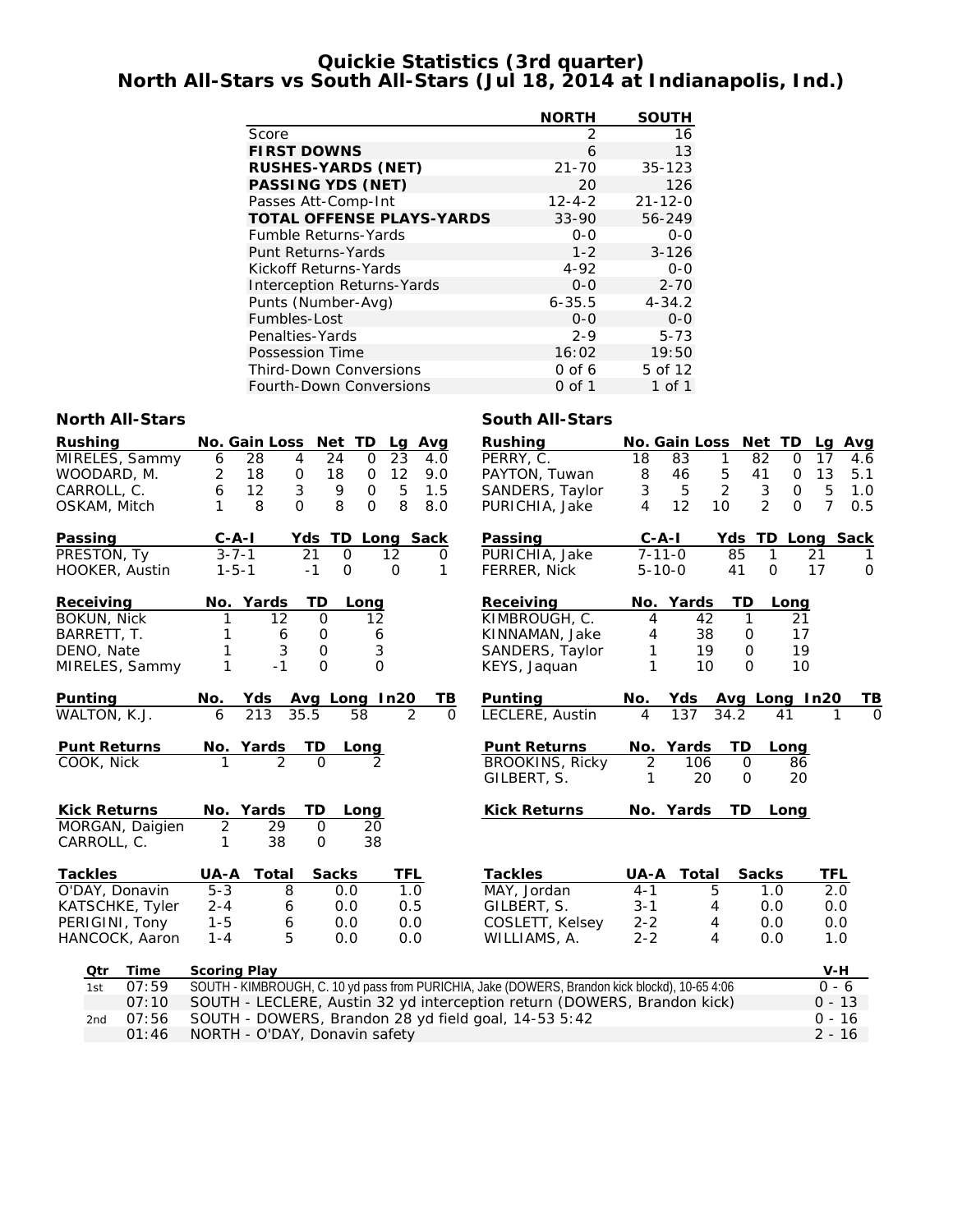# **Play-by-Play Summary (4th quarter) North All-Stars vs South All-Stars (Jul 18, 2014 at Indianapolis, Ind.)**

| $3 - 2$                        | North 22                  | Start of 4th quarter, clock 12:00.                                                                                                           |                 |
|--------------------------------|---------------------------|----------------------------------------------------------------------------------------------------------------------------------------------|-----------------|
| $3 - 2$                        | North 22                  | 48-PAYTON, Tuwan rush for 2 yards to the NORTH20, 1ST DOWN SOUTH (45-ANDRAS,                                                                 | R <sub>14</sub> |
|                                | 1-10 North 20             | Connor; 47-FURNIVALL, Gabe).<br>PENALTY SOUTH personal foul 15 yards to the NORTH35, 1ST DOWN SOUTH.                                         | X15             |
|                                | 1-10 North 35             | 24-SANDERS, Taylor rush for 3 yards to the NORTH32 (95-PETKOVICH, T.).                                                                       |                 |
| $2 - 7$                        | North 32                  | 32-PERRY, C. rush for 14 yards to the NORTH18, 1ST DOWN SOUTH (49-HANCOCK,                                                                   | R <sub>16</sub> |
|                                |                           | Aaron; 47-FURNIVALL, Gabe).<br>32-PERRY, C. rush for 9 yards to the NORTH9 (3-BARGA, Bracken; 31-MORGAN, Daigien).                           |                 |
| $2 - 1$                        | 1-10 North 18<br>North 09 | 48-PAYTON, Tuwan rush for 3 yards to the NORTH6, 1ST DOWN SOUTH (41-PERIGINI,                                                                | R <sub>17</sub> |
|                                |                           | Tony; 45-ANDRAS, Connor).                                                                                                                    |                 |
| 1-G                            | North 06                  | 32-PERRY, C. rush for 4 yards to the NORTH2 (49-HANCOCK, Aaron; 45-ANDRAS, Connor).                                                          |                 |
| $2 - G$                        | North 02                  | 32-PERRY, C. rush for 2 yards to the NORTHO, TOUCHDOWN, clock 08:21.                                                                         |                 |
| 1-G                            | North 03                  | 98-DOWERS, Brandon kick attempt good.<br>South All-Stars 23, North All-Stars 2                                                               |                 |
|                                |                           | 11 plays, 43 yards, 4:58                                                                                                                     |                 |
|                                |                           | 98-DOWERS, Brandon kickoff 60 yards to the NORTHO, touchback.                                                                                |                 |
|                                |                           | <b>NORTH ALL-STARS drive start at 08:21.</b>                                                                                                 |                 |
| 1-10 North 25<br>2-10 North 25 |                           | 7-HOOKER, Austin pass incomplete.<br>7-HOOKER, Austin pass incomplete.                                                                       |                 |
| 3-10 North 25                  |                           | 7-HOOKER, Austin pass complete to 25-CARROLL, C. for loss of 2 yards to the NORTH23                                                          |                 |
|                                |                           | (56-DILLON, Stu).                                                                                                                            |                 |
| 4-12 North 23                  |                           | 19-WALTON, K.J. punt 32 yards to the SOUTH45, out-of-bounds.                                                                                 |                 |
|                                |                           | 3 plays, minus 2 yards, 0:30                                                                                                                 |                 |
|                                | 1-10 South 45             | SOUTH ALL-STARS drive start at 07:51.<br>24-SANDERS, Taylor rush for loss of 5 yards to the SOUTH40 (97-O'DAY, Donavin).                     |                 |
|                                | 2-15 South 40             | 48-PAYTON, Tuwan rush for 10 yards to the 50 yardline (33-KATSCHKE, Tyler).                                                                  |                 |
| $3 - 5$                        | South 50                  | 14-FERRER, Nick pass complete to 88-KEYS, Jaquan for 50 yards to the NORTHO, 1ST DOWN                                                        | P18             |
|                                |                           | SOUTH, TOUCHDOWN, clock 06:19.                                                                                                               |                 |
| $1-G$                          | North 03                  | 98-DOWERS, Brandon kick attempt good.                                                                                                        |                 |
|                                |                           | South All-Stars 30, North All-Stars 2<br>3 plays, 55 yards, 1:32                                                                             |                 |
|                                |                           | 98-DOWERS, Brandon kickoff 60 yards to the NORTHO, touchback.                                                                                |                 |
|                                |                           | <b>NORTH ALL-STARS drive start at 06:19.</b>                                                                                                 |                 |
| 1-10 North 25                  |                           | 13-PRESTON, Ty pass incomplete.                                                                                                              |                 |
| 2-10 North 25<br>3-10 North 25 |                           | 13-PRESTON, Ty pass incomplete to 85-GLANDERS, Adam.<br>7-HOOKER, Austin rush for loss of 2 yards to the NORTH23 (20-ALLEN, Tony; 30-FORLER, |                 |
|                                |                           | Dallas).                                                                                                                                     |                 |
| 4-12 North 23                  |                           | 19-WALTON, K.J. punt 30 yards to the SOUTH47, fair catch by 82-BROOKINS, Ricky.                                                              |                 |
|                                |                           | 3 plays, minus 2 yards, 0:56<br>SOUTH ALL-STARS drive start at 05:23.                                                                        |                 |
|                                | 1-10 South 47             | 24-SANDERS, Taylor rush for 7 yards to the NORTH46 (91-HANDS, Tyler; 67-HEMMELGARN, E.).                                                     |                 |
| $2 - 3$                        | North 46                  | 48-PAYTON, Tuwan rush for loss of 3 yards to the NORTH49 (45-ANDRAS, Connor; 61-STANLEY,                                                     |                 |
|                                |                           | Darius).                                                                                                                                     |                 |
| $3-6$                          | North 49                  | 14-FERRER, Nick pass complete to 18-WROBLEWSKI, T. for 17 yards to the NORTH32, 1ST DOWN P19                                                 |                 |
|                                | 1-10 North 32             | SOUTH (47-FURNIVALL, Gabe).<br>24-SANDERS, Taylor rush for 7 yards to the NORTH25 (47-FURNIVALL, Gabe), PENALTY SOUTH                        |                 |
|                                |                           | holding 27 yards to the SOUTH41, NO PLAY.                                                                                                    |                 |
|                                | 1-37 South 41             | 32-PERRY, C. rush for 3 yards to the SOUTH44 (41-PERIGINI, Tony).                                                                            |                 |
|                                | 2-34 South 44             | 48-PAYTON, Tuwan rush for 6 yards to the 50 yardline, fumble by 48-PAYTON, Tuwan                                                             |                 |
|                                |                           | recovered by NORTH TM-TEAM at 50 yardline.                                                                                                   |                 |
|                                |                           | 5 plays, 3 yards, 2:50<br>NORTH ALL-STARS drive start at 02:33.                                                                              |                 |
| 1-10 North 50                  |                           | 15-WOODARD, M. rush for loss of 7 yards to the NORTH43.                                                                                      |                 |
| 2-17 North 43                  |                           | 13-PRESTON, Ty pass complete to 23-MIRELES, Sammy for 8 yards to the SOUTH49.                                                                |                 |
| 3-9                            | South 49                  | 13-PRESTON, Ty pass incomplete.                                                                                                              |                 |
| 4-9                            | South 49                  | 13-PRESTON, Ty pass incomplete.                                                                                                              |                 |
|                                |                           | 4 plays, 1 yard, 0:45<br>SOUTH ALL-STARS drive start at 01:48.                                                                               |                 |
|                                | 1-10 South 49             | 24-SANDERS, Taylor rush for 4 yards to the NORTH47, out-of-bounds.                                                                           |                 |
| 2-6                            | North 47                  | 32-PERRY, C. rush for 17 yards to the NORTH30, 1ST DOWN SOUTH (35-OSKAM, Mitch).                                                             | R20             |
|                                | 1-10 North 30             | 24-SANDERS, Taylor rush for 1 yard to the NORTH29 (99-COX, Raqib; 5-COOK, Nick).                                                             |                 |
| $2 - 9$                        | North 29                  | 24-SANDERS, Taylor rush for loss of 7 yards to the NORTH36 (33-KATSCHKE, Tyler), PENALTY                                                     |                 |
|                                | 2-11 North 31             | NORTH face mask 5 yards to the NORTH31.                                                                                                      |                 |
|                                |                           | 2nd and $11$ .<br>End of game, clock 00:00.                                                                                                  |                 |
|                                |                           | 4 plays, 20 yards, 1:48                                                                                                                      |                 |

## **FINAL SCORE: South All-Stars 30, North All-Stars 2**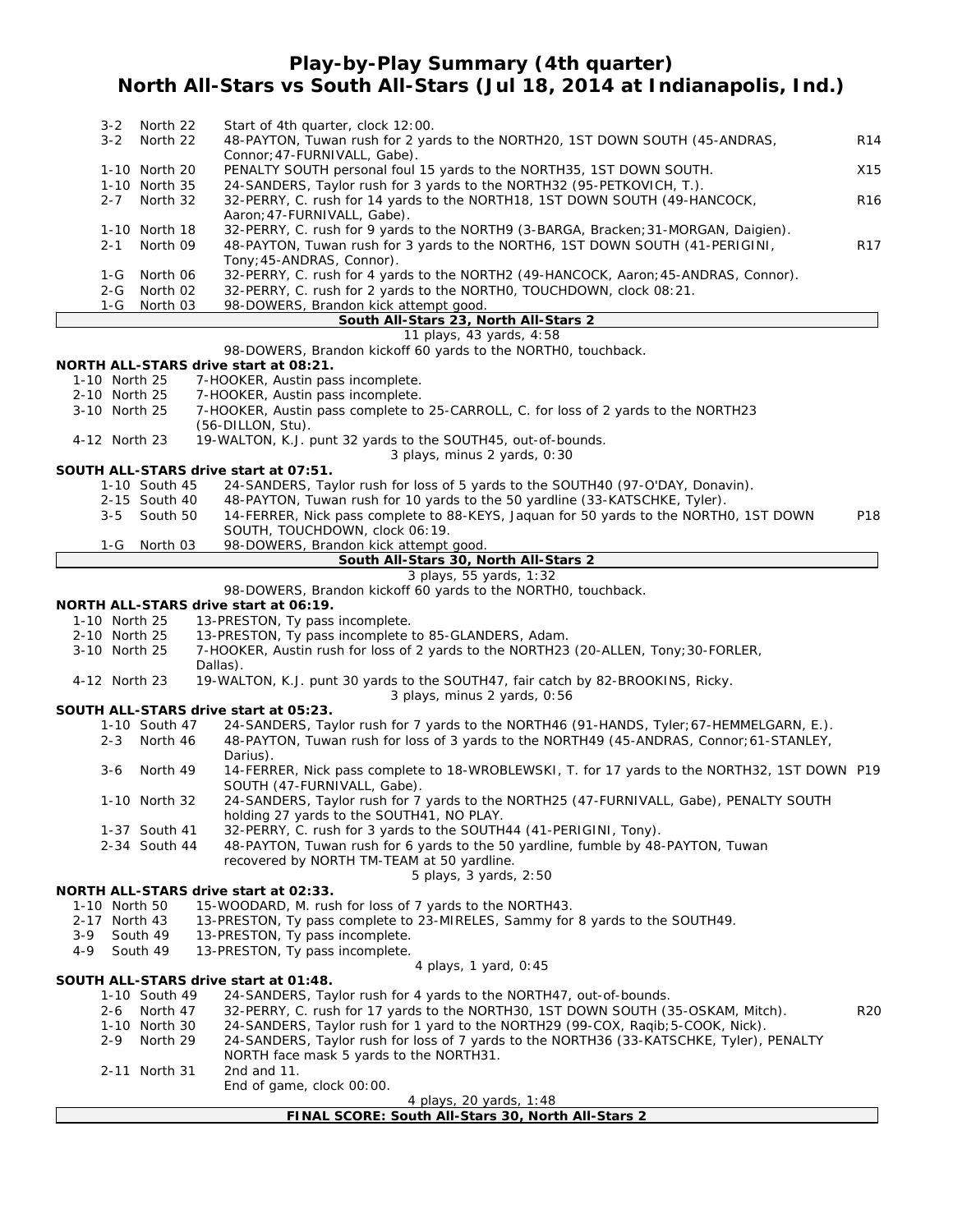# **Play-by-Play Summary (4th quarter) North All-Stars vs South All-Stars (Jul 18, 2014 at Indianapolis, Ind.)**

|                        |       | Time                               |   | 1st Downs |              | <b>Conversions</b> |      |          |                  |                  |
|------------------------|-------|------------------------------------|---|-----------|--------------|--------------------|------|----------|------------------|------------------|
| <b>Quarter Summary</b> | Score | <b>Poss</b>                        | R | P.        | $\mathsf{x}$ | 3rd                | 4th  | Rushina  | Passing          | <b>Penalties</b> |
| North All-Stars        |       | $0$ 02:11 0 0 0 0 0-3 0-1          |   |           |              |                    |      | $2-(-9)$ | -2-8-0-6         | $1 - 5$          |
| South All-Stars        |       | $14 \t09:49 \t4 \t2 \t1 \t7 \t3-3$ |   |           |              |                    | _റ-റ | 17-70    | $2 - 2 - 0 - 67$ | 2-42             |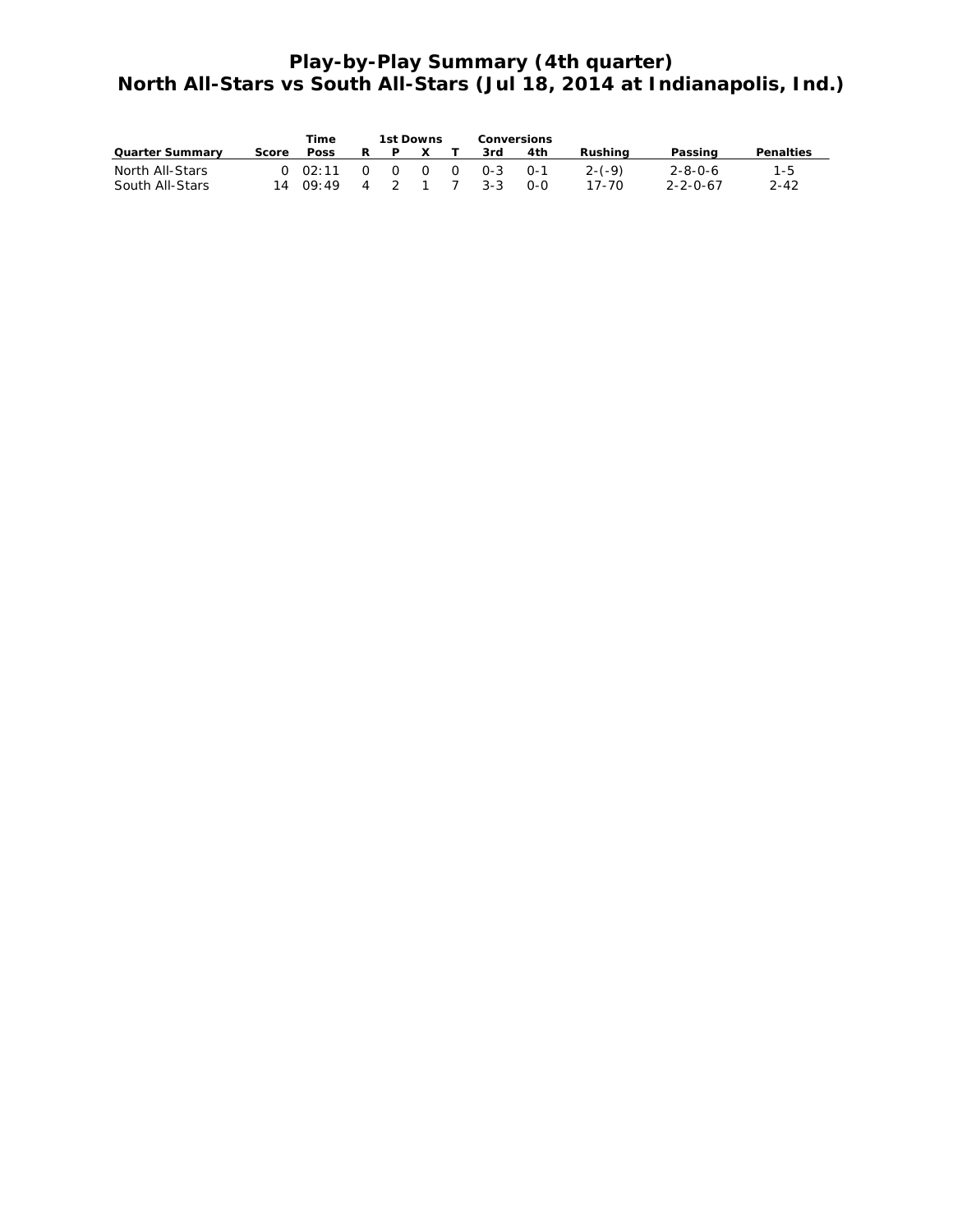# **Quickie Statistics (4th quarter) North All-Stars vs South All-Stars (Jul 18, 2014 at Indianapolis, Ind.)**

|                                   | <b>NORTH</b> | <b>SOUTH</b>  |
|-----------------------------------|--------------|---------------|
| Score                             | 2            | 30            |
| <b>FIRST DOWNS</b>                | 6            | 20            |
| <b>RUSHES-YARDS (NET)</b>         | $23 - 61$    | 52-193        |
| <b>PASSING YDS (NET)</b>          | 26           | 193           |
| Passes Att-Comp-Int               | $20 - 6 - 2$ | $23 - 14 - 0$ |
| <b>TOTAL OFFENSE PLAYS-YARDS</b>  | 43-87        | 75-386        |
| <b>Fumble Returns-Yards</b>       | $0 - 0$      | $0 - 0$       |
| Punt Returns-Yards                | $1 - 2$      | $3 - 126$     |
| Kickoff Returns-Yards             | 4-92         | $0 - 0$       |
| <b>Interception Returns-Yards</b> | $0 - 0$      | $2 - 70$      |
| Punts (Number-Avg)                | $8 - 34.4$   | $4 - 34.2$    |
| Fumbles-Lost                      | $0 - 0$      | $1 - 1$       |
| Penalties-Yards                   | $3 - 14$     | $7 - 115$     |
| Possession Time                   | 18:13        | 29:39         |
| <b>Third-Down Conversions</b>     | $0$ of 9     | 8 of 15       |
| Fourth-Down Conversions           | 0 of 2       | 1 of 1        |

## **North All-Stars South All-Stars**

| <b>Rushing</b>      | No. Gain Loss<br>Net TD<br>Avg<br>Lg                                                           | <b>Rushing</b>         | No. Gain Loss Net TD                        | Lg<br>Avg             |
|---------------------|------------------------------------------------------------------------------------------------|------------------------|---------------------------------------------|-----------------------|
| MIRELES, Sammy      | 4<br>$\mathbf 0$<br>6<br>28<br>24<br>23<br>4.0                                                 | PERRY, C.              | 131<br>24<br>132<br>1<br>1                  | 17<br>5.5             |
| WOODARD, M.         | $\overline{7}$<br>12<br>18<br>3<br>11<br>$\mathbf 0$<br>3.7                                    | PAYTON, Tuwan          | 59<br>13<br>67<br>8<br>0                    | 13<br>4.5             |
| CARROLL, C.         | $\mathfrak{Z}$<br>12<br>9<br>$\mathsf O$<br>5<br>1.5<br>6                                      | SANDERS, Taylor        | 9<br>20<br>14<br>6<br>$\mathbf 0$           | $\overline{7}$<br>0.7 |
| OSKAM, Mitch        | 8<br>8<br>$\Omega$<br>8<br>1<br>$\Omega$<br>8.0                                                | PURICHIA, Jake         | $\overline{2}$<br>$\Omega$<br>4<br>12<br>10 | $\overline{7}$<br>0.5 |
| Passing             | $C - A - I$<br>Yds TD<br>Long Sack                                                             | Passing                | $C - A - I$<br>Yds TD Long Sack             |                       |
| PRESTON, Ty         | $4 - 12 - 1$<br>29<br>$\Omega$<br>12<br>$\Omega$                                               | FERRER, Nick           | $7 - 12 - 0$<br>108<br>1                    | 50<br>O               |
| HOOKER, Austin      | $-3$<br>$2 - 8 - 1$<br>$\mathbf 0$<br>O<br>1                                                   | PURICHIA, Jake         | 85<br>1<br>$7 - 11 - 0$                     | 21<br>1               |
| Receiving           | No. Yards<br>TD<br>Long                                                                        | Receiving              | No. Yards<br>TD<br>Long                     |                       |
| MIRELES, Sammy      | $\overline{2}$<br>7<br>0<br>8                                                                  | KIMBROUGH, C.          | 42<br>$\mathbf{1}$<br>21<br>4               |                       |
| <b>BOKUN, Nick</b>  | 12<br>12<br>$\mathbf 0$<br>1                                                                   | KINNAMAN, Jake         | 38<br>17<br>4<br>0                          |                       |
| BARRETT, T.         | 1<br>$\mathbf 0$<br>6<br>6                                                                     | KEYS, Jaquan           | 2<br>50<br>60<br>1                          |                       |
| DENO, Nate          | 1<br>3<br>$\overline{O}$<br>3                                                                  | WROBLEWSKI, T.         | 2<br>$\mathsf{O}$<br>26<br>17               |                       |
| Punting             | No.<br>Yds<br>Avg Long In20<br>TВ                                                              | <b>Punting</b>         | No.<br>Yds<br>Avg Long In20                 | ΤВ                    |
| WALTON, K.J.        | 8<br>275<br>58<br>2<br>$\Omega$<br>34.4                                                        | LECLERE, Austin        | 4<br>137<br>34.2<br>41                      | $\Omega$<br>1         |
| <b>Punt Returns</b> | No. Yards<br>TD<br>Long                                                                        | <b>Punt Returns</b>    | No. Yards<br>TD<br>Long                     |                       |
| COOK, Nick          | $\mathfrak{D}$<br>$\Omega$<br>$\mathcal{P}$                                                    | <b>BROOKINS, Ricky</b> | $\overline{2}$<br>106<br>$\mathbf 0$<br>86  |                       |
|                     |                                                                                                | GILBERT, S.            | 20<br>$\mathbf 0$<br>20<br>1                |                       |
| <b>Kick Returns</b> | No. Yards<br>TD<br>Long                                                                        | <b>Kick Returns</b>    | No. Yards<br>TD.<br>Long                    |                       |
| MORGAN, Daigien     | $\overline{2}$<br>29<br>$\mathbf 0$<br>20                                                      |                        |                                             |                       |
| MIRELES, Sammy      | 25<br>25<br>$\mathsf{O}$<br>1                                                                  |                        |                                             |                       |
| <b>Tackles</b>      | <b>UA-A Total</b><br><b>Sacks</b><br>TFL                                                       | <b>Tackles</b>         | UA-A Total<br><b>Sacks</b>                  | TFL                   |
| O'DAY, Donavin      | $6 - 3$<br>9<br>2.0<br>0.0                                                                     | MAY, Jordan            | $4 - 1$<br>5<br>1.0                         | 2.0                   |
| KATSCHKE, Tyler     | 8<br>1.5<br>$4 - 4$<br>0.0                                                                     | GILBERT, S.            | $3 - 1$<br>4<br>0.0                         | 0.0                   |
| PERIGINI, Tony      | 8<br>$2 - 6$<br>0.0<br>0.0                                                                     | COSLETT, Kelsey        | $2 - 2$<br>0.0<br>4                         | 0.0                   |
| FURNIVALL, Gabe     | $\overline{7}$<br>$4 - 3$<br>0.0<br>0.0                                                        | WILLIAMS, A.           | $2 - 2$<br>4<br>0.0                         | 1.0                   |
| <b>Time</b><br>Qtr  | <b>Scoring Play</b>                                                                            |                        |                                             | V-H                   |
| 07:59<br>1st        | SOUTH - KIMBROUGH, C. 10 yd pass from PURICHIA, Jake (DOWERS, Brandon kick blockd), 10-65 4:06 |                        |                                             | $0 - 6$               |
| 07:10               | SOUTH - LECLERE, Austin 32 yd interception return (DOWERS, Brandon kick)                       |                        |                                             | $0 - 13$              |
| 07:56<br>2nd        | SOUTH - DOWERS, Brandon 28 yd field goal, 14-53 5:42                                           |                        |                                             | $0 - 16$              |
| 01:46               | NORTH - O'DAY, Donavin safety                                                                  |                        |                                             | $2 - 16$              |
| 08:21<br>4th        | SOUTH - PERRY, C. 2 yd run (DOWERS, Brandon kick), 11-43 4:58                                  |                        |                                             | $2 - 23$              |

06:19 SOUTH - KEYS, Jaquan 50 yd pass from FERRER, Nick (DOWERS, Brandon kick), 3-55 1:32 2 - 30